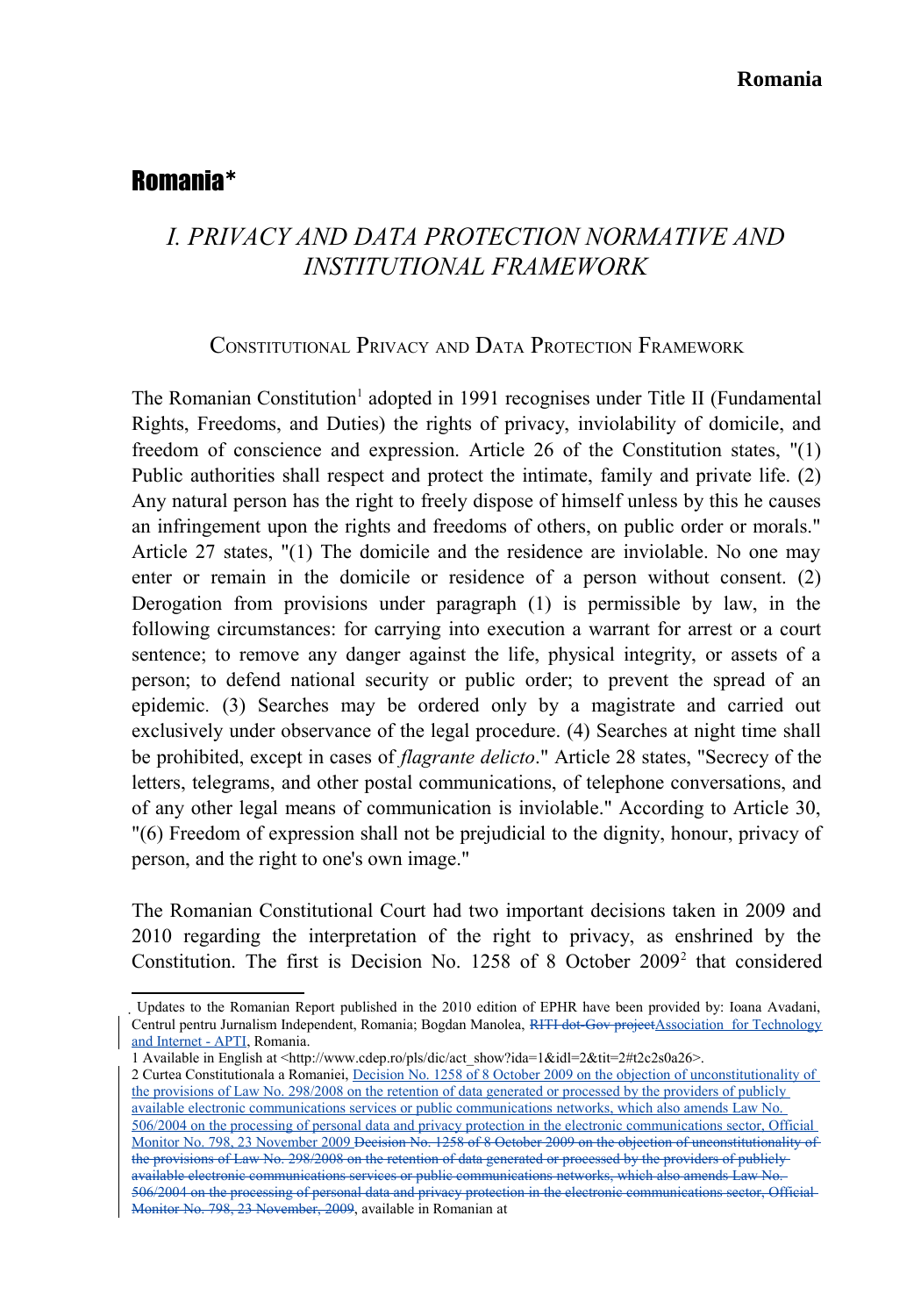unconstitutional the national implementation of the Data Retention Directive.<sup>[3](#page-1-0)</sup>

The second decision is the Constitutional Court ruling  $415$  $415$  of 14 April  $2010<sup>4</sup>$ regarding the unconstitutionality of the law establishing the National Agency of Integrity<sup>[5](#page-1-2)</sup> that obliged all the interest and income declarations of certain public servants to be published on the Internet. In this case, the Court considered that "the obligation stipulated by the law to publish the declarations of assets and interests on the Web pages of the entities where the persons, according to the legal provisions, have to submit them, as well as their transmission to the Agency to be published on its Web site, breach the right to respect and protection of private life ensured by Article 26 of the Fundamental Law as well as by article 8 of the Convention for the Protection of Human Rights and Fundamental Freedoms, by the unjustified exposure, in an objective and sensible way, on the Internet page, of the data related to the assets and interests of people who, according to the law, have the obligation to submit declarations of assets and interests."

### PRIVACY AND DATA PROTECTION LAWS AND REGULATIONS

### *Comprehensive law*

In November 2001, the Parliament enacted Law No. 676/2001 on the Processing of Personal Data and the Protection of Privacy in the Telecommunications Sector<sup>[6](#page-1-3)</sup> and Law No. 677/2001 for the Protection of Persons concerning the Processing of Personal Data and the Free Circulation of Such Data.<sup>[7](#page-1-4)</sup> These laws follow very closely the European Union Telecommunications Privacy (1997/66/EC) and Data Protection (1995/46/EC) Directives respectively. Romania joined the European Union on 1 January  $2007$ . $8$ 

[<sup>&</sup>lt;http://www.ccr.ro/decisions/pdf/ro/2009/D1258\\_09.pdf>](http://www.ccr.ro/decisions/pdf/ro/2009/D1258_09.pdf)., An unofficial English translation of the Decision is available at <http://www.legi-internet.ro/fileadmin/editor\_folder/pdf/decision-constitutional-court-romania-dataretention.pdf>. The content of Decision 1258 is discussed *infra* in the text.

<span id="page-1-0"></span><sup>3</sup> Law No. 298/2008 regarding the Retention of the Data Generated or Processed by the Public Electronic Communications Service Providers or Public Network Providers, as well as the modification of Law No. 506/2004 regarding the Personal Data Processing and Protection of Private Life in the Field of Electronic Communication Area, published in the Official Monitor No. 780, 21 November 2008, available in Romanian at <http://www.legiinternet.ro/legislatie-itc/date-cu-caracter-personal/legea-2982008-privind-pastrarea-datelor-de-traficinformational.html>.

<span id="page-1-1"></span><sup>4</sup> Official Monitor No. 294, 5 May 2010, Decision available in Romanian at <http://www.legestart.ro/Decizia-415- 2010-referitoare-exceptia-neconstitutionalitate-dispozitiilor-cap-I-Dispozitii-generale-art-1-9-ale-art-11-lit-e-f-g-aleart-12-alin-2-ale-art-13-ale-art-1-%28MzUyMjMw%29.htm>.

<span id="page-1-2"></span><sup>5</sup> Law No. 144/2007 for setting-up, organizing, and functioning of National Agency for Integrity - Official Monitor No. 359, 25 May 2007, text available in Romanian at <http://www.dreptonline.ro/legislatie/lege\_agentie\_nationala\_integritate\_144\_2007.php>.

<span id="page-1-3"></span><sup>6</sup> Official Monitor No. 800, 14 December 2001, available at <http://www.riti-internews.ro/lg676.htm>.

<span id="page-1-4"></span><sup>7</sup> Official Monitor No. 790, 12 December 2001, available at <http://www.avp.ro/leg677en.html>.

<span id="page-1-5"></span><sup>8</sup> *See* <http://europa.eu/abc/european\_countries/eu\_members/romania/index\_en.htm>.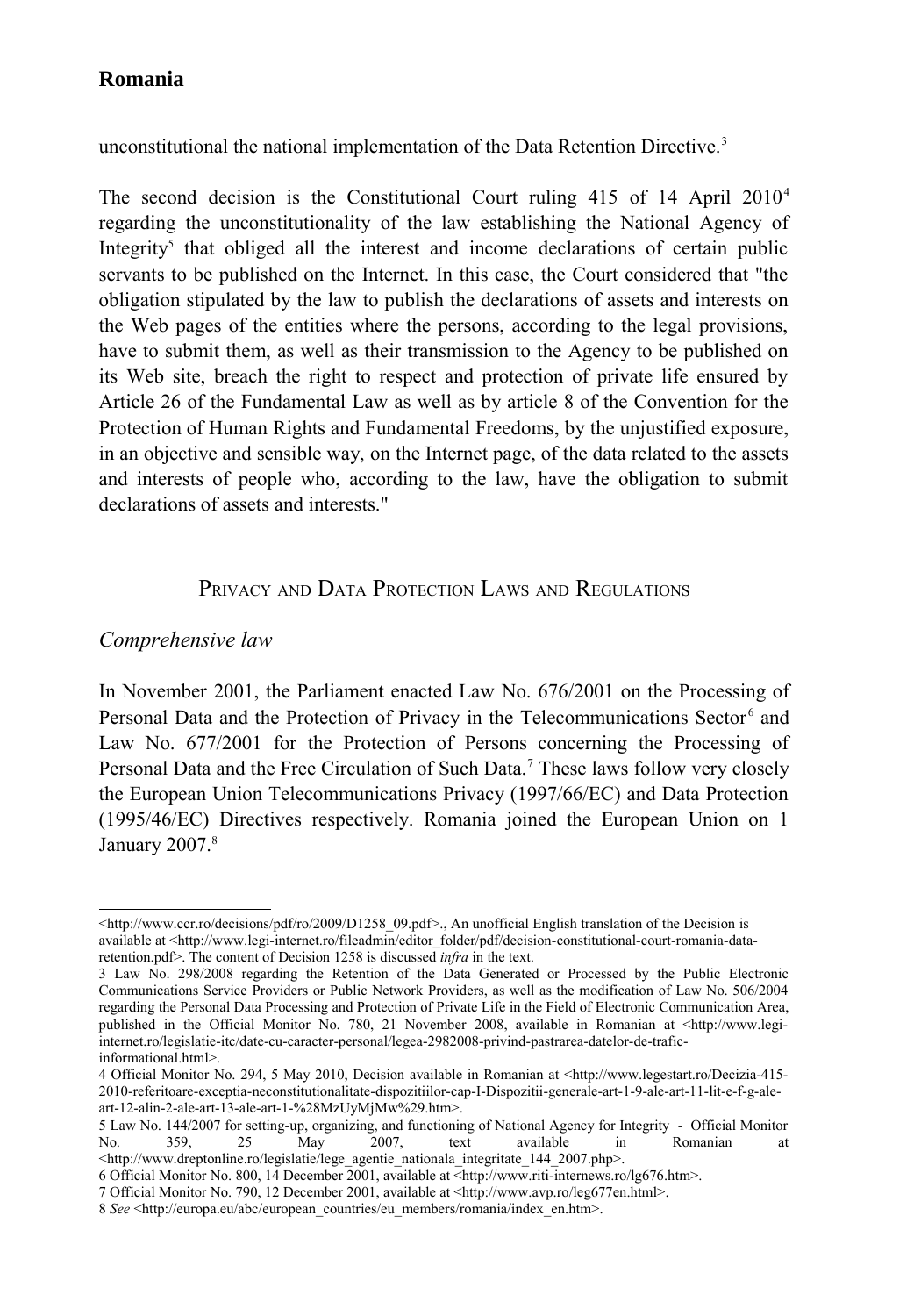Law No. 676/2001 provides for specific conditions under which privacy is protected with respect to the processing of personal data in the telecommunications sector. In 2004, Law No. 676/2001 was, practically speaking, replaced by Law No.  $506/2004^9$  $506/2004^9$ , which closely follows Directive 2002/58/EC of the European Parliament and the Council on personal data processing and privacy protection in the electronic communications sector. This directiverepealed and replaced Directive 1997/66/EC.[10](#page-2-1)

Law No. 506/2004 divides the task of enforcing the personal data protection laws between two institutions: the National Regulatory Authority for Communication (later renamed the National Authority for Management and Regulations in Communications - Romania, or ANCOM<sup>[11](#page-2-2)</sup>) for issues related to electronic communications and the People's Advocate Office (later renamed the Data Protection Authority, or ANSPDCP), which handles issues related to privacy. In this sense, ANCOM has competence in relation to: security measures for electronic communication; non-compliance with invoice issuing conditions; infringement of the obligations regarding the presentation and restriction of calling; and connected line identification.

Law No. 677/2001 applies to the processing of personal data, that is carried out totally or partially through automatic means, as well as to the processing of personal data through other means that are part of, or destined for, an evidence system.

A new civil code was approved in July 2010 by the Romanian Parliament. [12](#page-2-3) The Code has not come into force, and it is unclear when this will happen – the Parliament needs to issue a new law to establish it. The code's new text includes provisions relating to private life and a series of articles stating the respect to private life, the right to dignity, the interdiction against public use of images, voice recordings, manuscripts, correspondence, or other personal documents without the owner's consent (except in cases where the use is legally allowed by the law because the material is of justified public interest). The new text also defines that a breach of someone's private life (Article 74 – "Breaches of private life") includes: capturing or using a person's image or voice in a private space without the person's consent; broadcasting images representing private space interiors without the consent of the legal occupant; placing private life under observation by any means, except for the express cases provided by the law; broadcasting news, debates, inquiries, or written and audio-visual coverage of a person's private, personal or family life, without the

<span id="page-2-2"></span>11 *See* <http://ancom.org.ro/index.aspx>.<br>12 Official Monitor No. 511.

<span id="page-2-0"></span><sup>9</sup> Law No. 506/2004, Official Monitor No. 1101, 25 November 2004, Romanian text available at <http://www.legiinternet.ro/legislatie-itc/date-cu-caracter-personal/legea-privind-prelucrarea-datelor-cu-caracter-personal-si-protectiavietii-private-in-sectorul-comunicatiilor-electronice.html>. An English summary is available at <http://www.glin.gov/view.action?glinID=119653>.

<span id="page-2-1"></span><sup>10</sup> Directive 2002/58/EC, Official Journal of the European Community L. 201, 31 July 2002.

<span id="page-2-3"></span><sup>12</sup> Official Monitor No. 511, 24 July 2009, text available in Romanian at [<http://www.avocatnet.ro/content/articles/id\\_16209/Noul-Cod-civil-2009-publicat-in-Monitorul-Oficial-Text](http://www.avocatnet.ro/content/articles/id_16209/Noul-Cod-civil-2009-publicat-in-Monitorul-Oficial-Text-integral.html)[integral.html>](http://www.avocatnet.ro/content/articles/id_16209/Noul-Cod-civil-2009-publicat-in-Monitorul-Oficial-Text-integral.html).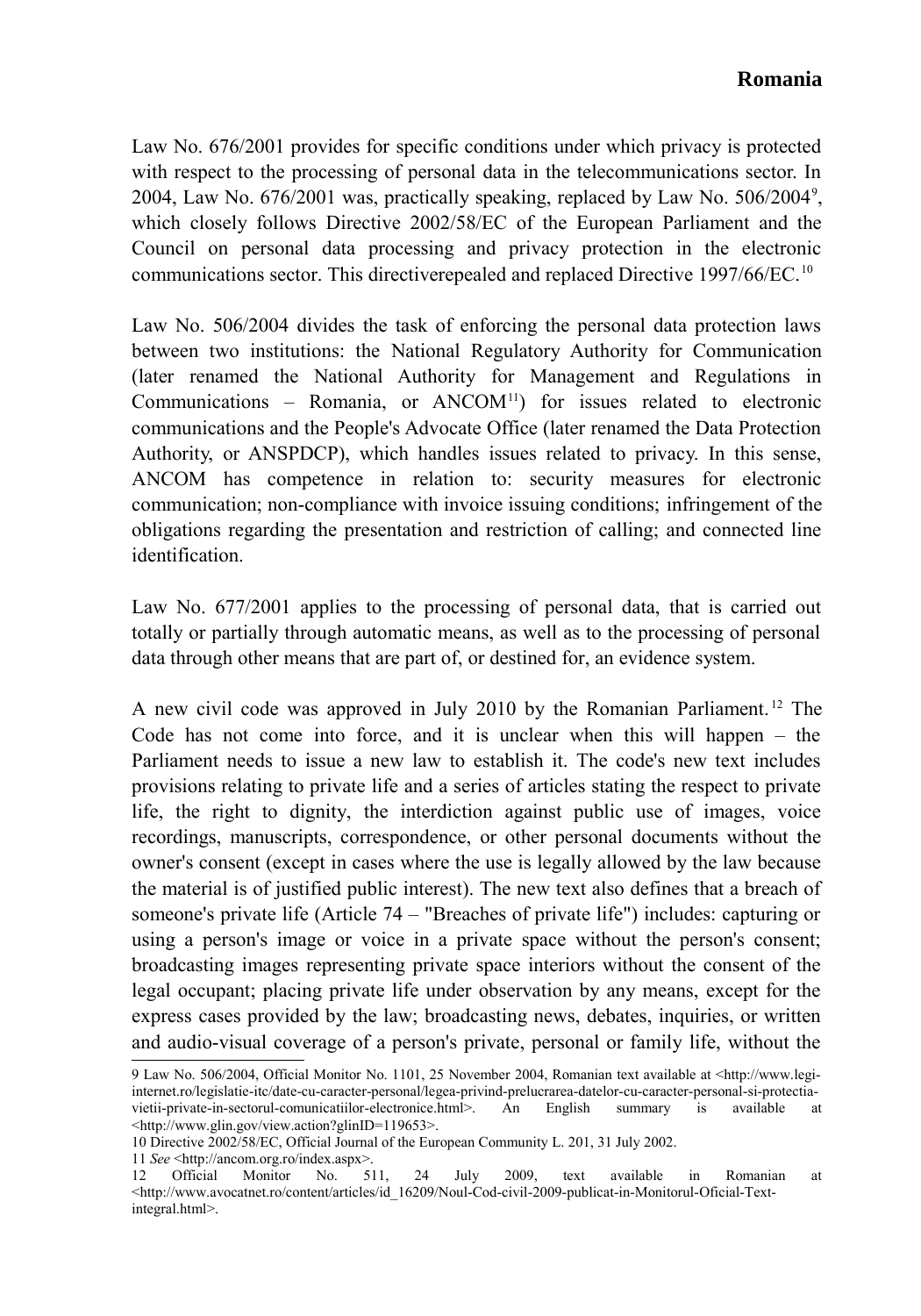person's consent; broadcasting materials including images of a person under treatment in medical assistance units as well as personal data related to health, diagnosis, prognosis, treatment, or other circumstances and facts related to the disease including autopsy results, without the consent of the person involved or, in case of the person's death, of that of his family or authorised persons; using, with malice, the name, image, voice, or likeness of another person; broadcasting or using correspondence, manuscripts, or other personal documents including data relating to the domicile, residence, or phone numbers of a person or his (her) family members, without the person's consent.<sup>[13](#page-3-0)</sup>

Some of these provisions were criticised by several mass-media organisations  $14$  as limiting freedom of expression, especially where there is a public interest for a specific case. The government's reply was to present a proposal in 2009 to add another, rather vague article to the draft. This would make all the above-mentioned privacy provisions concerning inapplicable if interfering with the right were "allowed by the law or international conventions and agreements regarding human rights to which Romania is part." It also says: "Exercising the constitutional rights and freedoms in good faith and by observing the international conventions and agreements Romania is part of, is not an infringement of the rights provided for by this section".

The civil code has not yet come into force. It may enter into force on 1 October 2011 if the law establishing thisdate, as suggested by the Ministry of Justice, is adopted by Parliament<sup>[15](#page-3-2)</sup>

#### *Sector-based laws*

In 2002, the National Audiovisual Council<sup>[16](#page-3-3)</sup> issued regulations regarding privacy and television and radio programs in Decision No. 80 of 13 August 2002, Regarding the Protection of Human Dignity and the Right to Protect One's Own Image. These established a few privacy principles. Article 6 states, "(1) Any person has a right to privacy, privacy of his family, his residence and correspondence. (2) The

<span id="page-3-0"></span><sup>13</sup> *See* Bogdan Manolea, Privacy in the New Draft Civil Code, 18 March .2009, at <http://legiinternet.ro/blogs/index.php/2009/03/18/viata-privata-in-noul-proiect-de-cod-civ>.

<span id="page-3-1"></span><sup>14</sup> *See* Activewatch, Libertatea Presei în România 2009 (2009 Freedom of Press in Romania) Annual report,, 3 May 2010 available at [<http://www.activewatch.ro/uploads/FreeEx%20Publicatii%20/Raport%20Freeex](http://www.activewatch.ro/uploads/FreeEx%20Publicatii%20/Raport%20Freeex%20%203%20mai%202010.pdf) [%20%203%20mai%202010.pdf>](http://www.activewatch.ro/uploads/FreeEx%20Publicatii%20/Raport%20Freeex%20%203%20mai%202010.pdf); Annual report Hotnews.ro, "UPDATE: CJI, AMP, COM, CRP, AJR si MediaSind protesteaza fata de prevederile noului Cod Civil referitoare la presa: Guvernul dovedeste "opacitate" si comite "abuzuri" ("UPDATE CJI, AMP, COM, CRP, AJR and MediaSind are protesting against the provisions of the new civil code: The Governement proves to be 'opaque' and makes 'abuses'."),16 March 2009, avalilable at <http://economie.hotnews.ro/stiri-media\_publicitate-5496874-update-cji-amp-com-crp-ajr-mediasind-protesteazafata-prevederile-noului-cod-civil-referitoare-presa-guvernul-dovedeste-opacitate-comite-abuzuri.htm>.

<span id="page-3-3"></span><span id="page-3-2"></span><sup>15</sup> Draft laws from the Minsitry of Justice available at Hotnews.ro's website, at <http://www.hotnews.ro/stiriesential-7543964-predoiu-noul-cod-civil-noul-cod-penal-vor-intra-vigoare-1-octombrie-2011.htm>. 16 *See* <http://www.cna.ro/-English-.html>.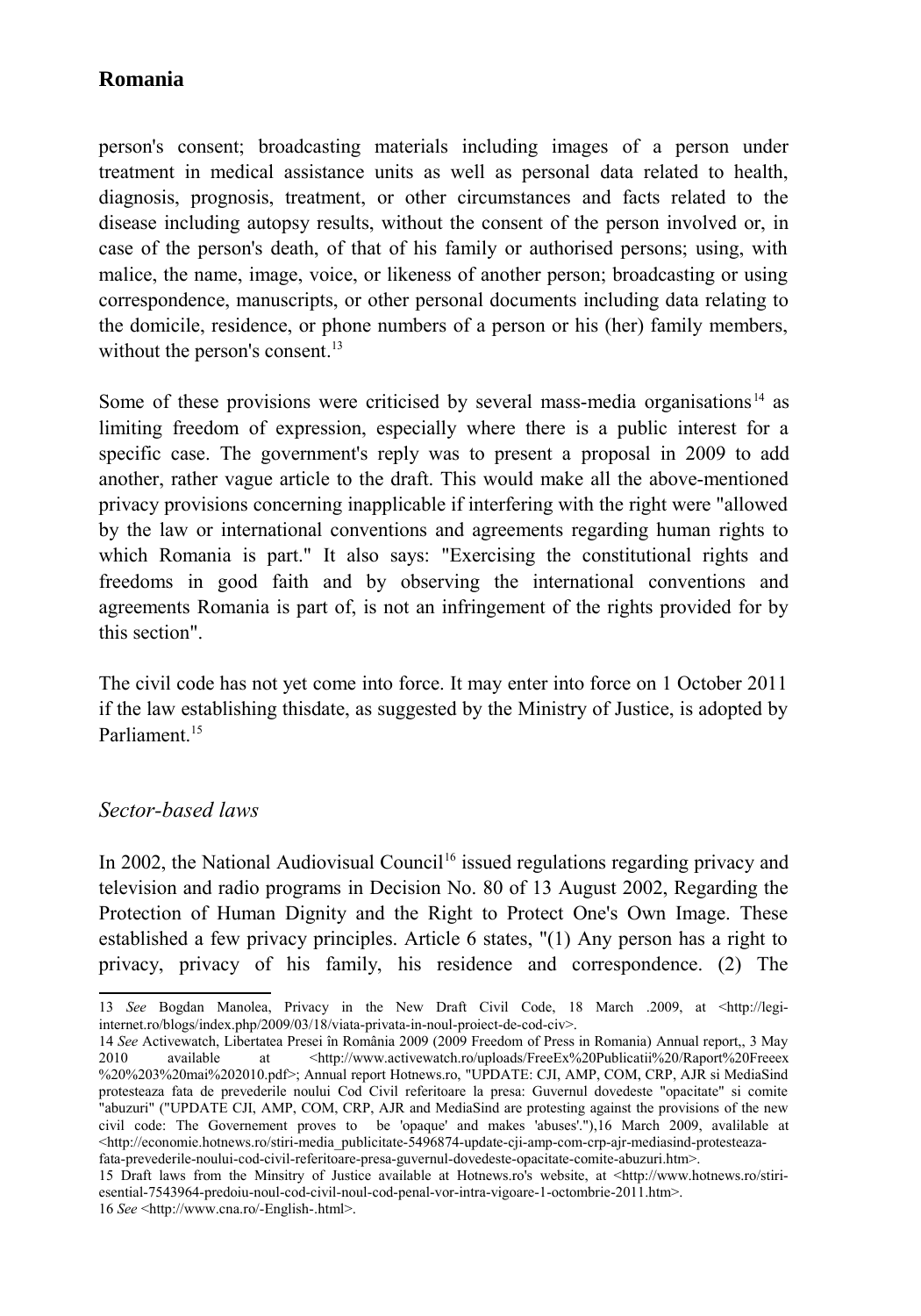broadcasting of news, debates, inquiries, or audio-visual reports on a person's private and family life is prohibited without that person's approval." According to Article 7, "It is forbidden to broadcast images of a person in his or her own home or any other private place without that person's approval; (2) It is forbidden to broadcast images of a private property, filmed from the inside, without its owner's approval."[17](#page-4-0)

In 2009 the Parliament adopted a new Penal code<sup>[18](#page-4-1)</sup> that includes a new crime called "Breaching privacy". Article 226 states: "(1) The harm unlawfully brought to private life by photographing, capturing, or recording images, listening in by technical means or audio recording a person within a home, a room, or an out-building related to it, or a private conversation, is punished with imprisonment from six months to a year or a fine. (2) Revealing, broadcasting, presenting, or transmitting unlawfully the sounds, conversations, or images covered by paragraph (1), to another person or to the public, is punished with imprisonment from three months to two years or a fine. (3) The criminal case starts at the complaint of the harmed person."[19](#page-4-2)

The Penal code is not yet in force. It may enter into force on 1 October 2011, if the law establishing this date, as suggested by the Ministry of Justice, is adopted by the Parliament<sup>[20](#page-4-3)</sup>

### DATA PROTECTION AUTHORITY

The new authority for protecting personal data, the National Authority for the Supervision of Personal Data Processing (ANSPDCP), was created by Law No.  $102/2005$ <sup>[21](#page-4-4)</sup> which replaced the previous supervisory authority (called "The People's Advocate").<sup>[22](#page-4-5)</sup> The law regulates the transfer of the database from the People's Advocate Office to the ANSPDCP. Due to the delay in creating the ANSPDCP, the Romanian Government issued Emergency Ordinance No. 131/2005, which delayed the authority's creation date until 31 December 2005.<sup>[23](#page-4-6)</sup> The new authority's internal regulations were adopted on 2 November 2005.<sup>[24](#page-4-7)</sup> The ANSPDCP opened in February 2006, and the new institution began to provide advice and help with respect to

<span id="page-4-0"></span><sup>17</sup> Mariana Stoican, "Measures to Protect Human Dignity and Personal Image Rights," Radio Romania International, 2002, available at <http://merlin.obs.coe.int/iris/2002/10/article21.en.html>.

<span id="page-4-1"></span><sup>18</sup> Law No. 286/2009 regarding the Penal Code, Official Monitor No 510, 24 July 2009. Full text available in Romanian at <http://www.avocatnet.ro/UserFiles/articleFiles/noul-cod-penal-2009-text-integral.html>.

<span id="page-4-2"></span><sup>19</sup> The term "unlawfully" used in the text corresponds to the Romanian word "fara drept" which literally translated is "without right". This latter expression means that there may be some cases when interferences with the right to privacy is done in accordance with the law – for example in case of a penal investigation with a judge approval. 20 Draft laws from the Minsitry of Justice available at Hotnews.ro's website, *supra*.

<span id="page-4-4"></span><span id="page-4-3"></span><sup>21</sup> Official Monitor No. 391, 9 May 2005, available in Romanian at <http://www.legiinternet.ro/index.php/Legea\_privind\_infiintarea\_org/82/0/>..

<span id="page-4-5"></span><sup>22</sup> *See* <http://www.avp.ro/indexen.html>.

<span id="page-4-6"></span><sup>23</sup> Official Monitor No. 883, 3 October 2005, available at <http://legi-internet.ro/blogs/index.php? title=autoritatea\_naa\_355\_ionala\_de\_supraveghe&more=1&c=1&tb=1&pb=1>.

<span id="page-4-7"></span><sup>24</sup> Published in the Official Monitor No. 1004 of November 11 2005, available at <http://legiinternet.ro/blogs/index.php?p=348&more=1&c=1&tb=1&pb=1#more348>.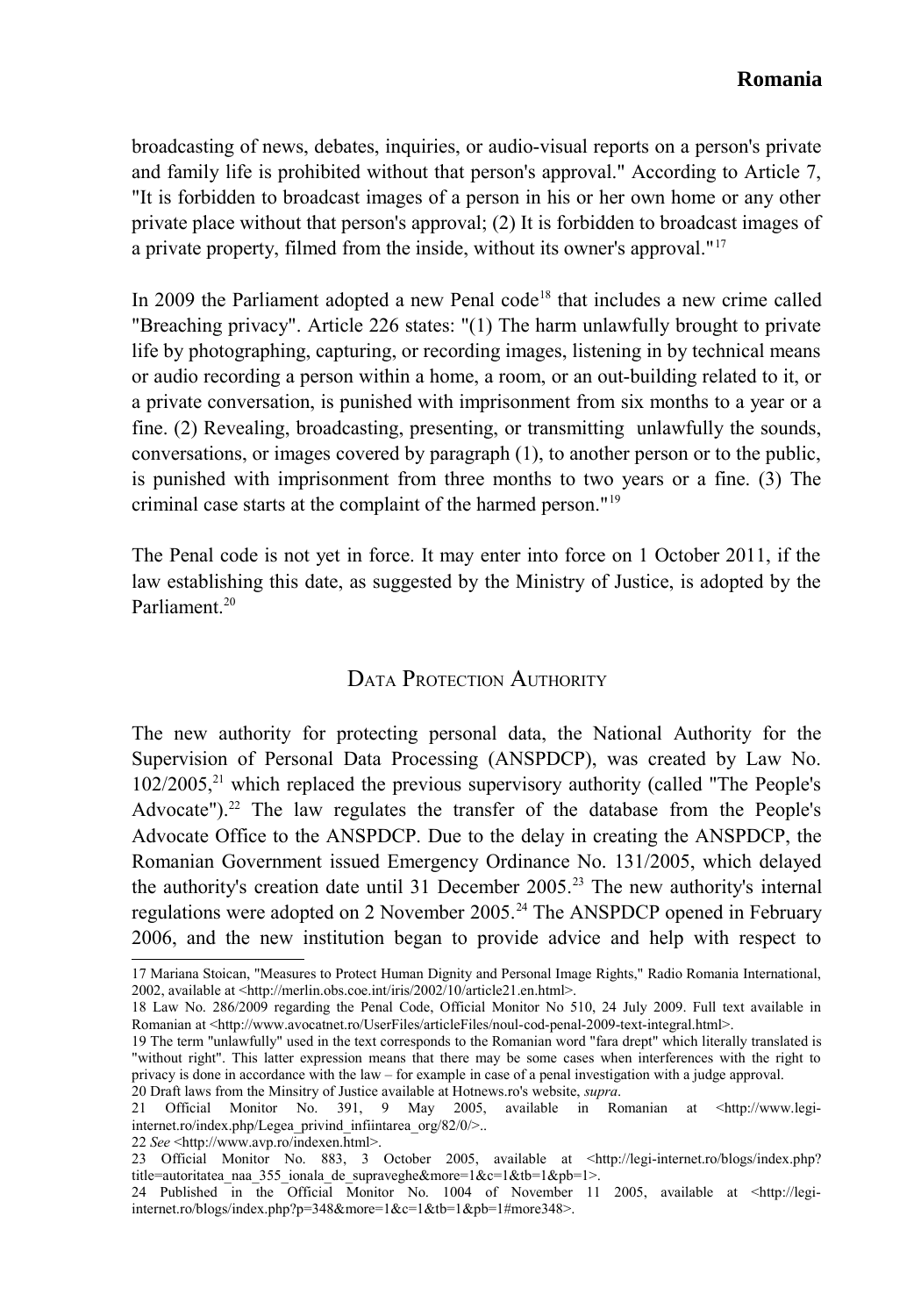infringements of the personal data legislation.<sup>[25](#page-5-0)</sup> Starting with 21 January 2008, the authority of ANSPDCP was extended<sup>[26](#page-5-1)</sup> to include monitoring the implementation of Law No. 298/2008 on data retention.

The budgetary cuts of 2009 have significantly affected the activity of the Authority. The budget allocated for the year 2009 was insufficient to provide payment for the 50 people the ANSPDCP was supposed to hire. In fact, by August 2009, only 35 positions had been filled.[27](#page-5-2) The budget for 2009 did not allow the Authority to do any investigations outside Bucharest.<sup>[28](#page-5-3)</sup>

Since June 2006, four decisions have been issued by the ANSPDCP regarding the application of the personal data legislation. These decisions establish standard notification forms (modified in  $2008$ ),<sup>[29](#page-5-4)</sup> categories of sensitive personal data processing operations,  $30$  notification exemptions,  $31$  and situations in which the simplified notification form for personal data processing may be used.<sup>[32](#page-5-7)</sup> In 2007, the ANSPDCP issued several orders. One order, for example, implemented the online registry of controllers; another abolished the notification fee.<sup>[33](#page-5-8)</sup> In 2007 the ANSPDCP also issued a decision regulating the transfer of personal data to third countries.[34](#page-5-9) in 2008 and 2009 the ANSPDCP continued to regulate the personal data processing notification regime<sup>[35](#page-5-10)</sup> by issuing a decision concerning the standard notification form and the procedure for the authorisation of health-related data processing.[36](#page-5-11) The decision also mandates that, in the absence of the subject's express written consent, an operator must first obtain authorisation from ANSPDCP before processing such data.

In 2008, the ANSPDCP applied sanctions against a legal firm for unlawful processing of personal data (they didn't respect an individual's right to be informed that his/her data are being processed) and against a financial private company for not having observed a client's right of intervention.

<span id="page-5-0"></span><sup>25</sup> *See* <http://www.ceecprivacy.org/main.php?s=2&k=romania>.

<span id="page-5-1"></span><sup>26</sup> *See* <http://www.dataprotection.ro/index.jsp?page=Comunicat\_presa\_extindere\_atributii&lang=ro>.

<span id="page-5-2"></span><sup>27</sup> Bogdan Manolea, Romania National Report – EDRi , December 2009, available at <http://www.ldhfrance.org/IMG/pdf/ETUDE-ROUMANIE-EN.pdf>.

<span id="page-5-3"></span><sup>28</sup> ANSPDCP 2009 Annual Rapport, available in Romanian at <http://www.dataprotection.ro/servlet/ViewDocument?id=623>.

<span id="page-5-4"></span><sup>29</sup> Decision No. 95/2008, Official Monitor No. 876, 24 December 2008.

<span id="page-5-5"></span><sup>30</sup> Decision No. 89/2006, full text in Romanian and English summary available at <http://www.glin.gov/view.action? glinID=184027#>.

<span id="page-5-6"></span><sup>31</sup> Decision No. 90/2006, full text in Romanian and English summary available at <http://www.glin.gov/view.action? glinID=184028>.

<span id="page-5-7"></span><sup>32</sup> Decision No. 91/2006, full text in Romanian and English summary available at <http://www.glin.gov/view.action? glinID=184029>.

<span id="page-5-8"></span><sup>33</sup> The abolishment was made by Government Emergency Ordinance No. 36/2007 – Official Monitor No. 335, 17<br>May  $2007$ . See  $\frac{See}{\text{http://legi-internet.no/blogs/index.bho?}}$ May 2007. See <http://legi-internet.ro/blogs/index.php? title=doua\_vesti\_bune\_de\_la\_anspdcp&more=1&c=1&tb=1&pb=1>.

<span id="page-5-9"></span><sup>34</sup> *See* Decision No. 28/2007, available at <http://www.dataprotection.ro/images/PDF/decizie\_282007\_en.pdf>.

<span id="page-5-10"></span><sup>35</sup> *See* <http://m.cdep.ro/pls/legis/legis\_pck.htp\_act?ida=84675>.

<span id="page-5-11"></span><sup>36</sup> Decision No. 101/2008, Official Monitor Part I, No. 4, 19 January 2009.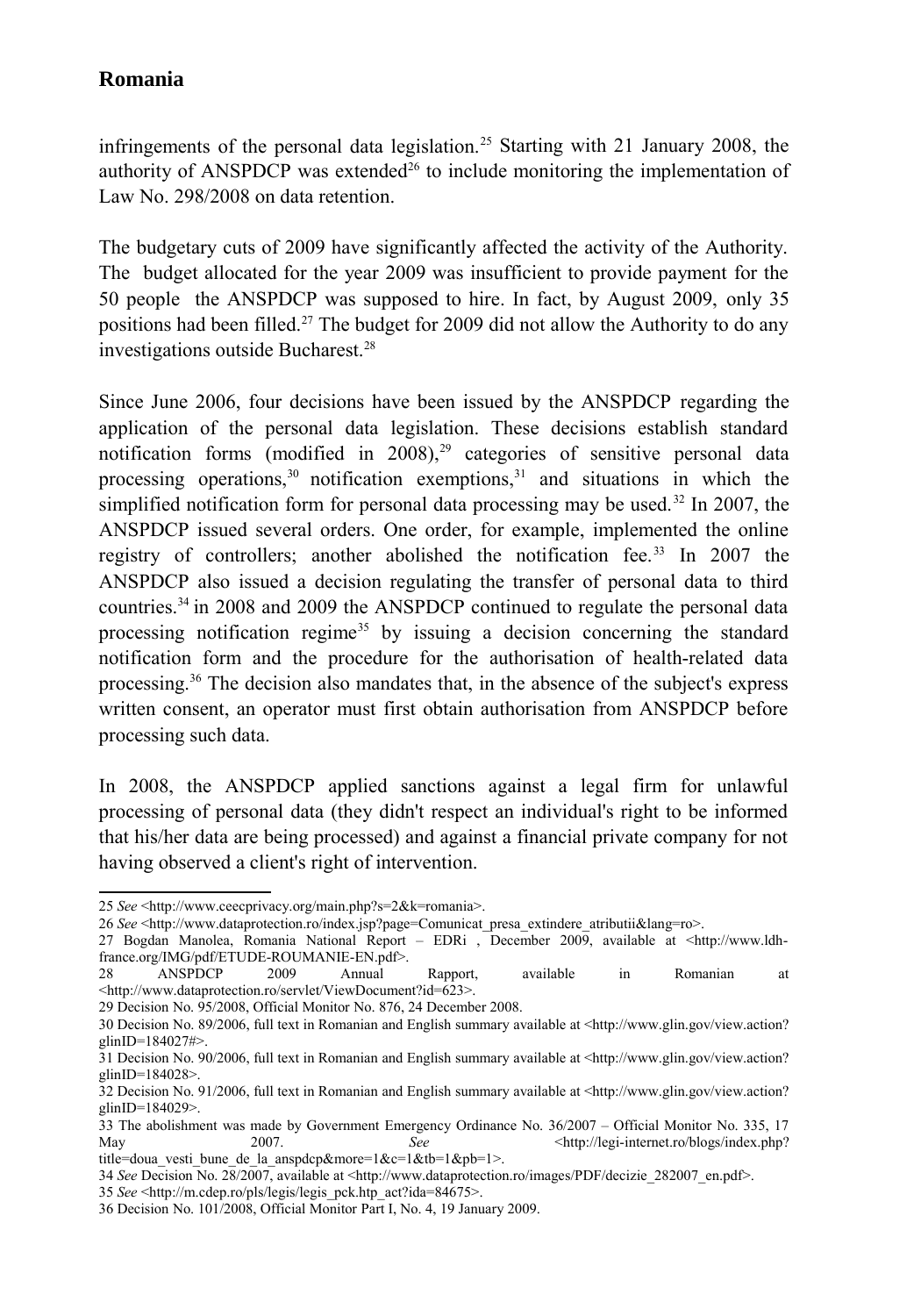In 2009, ANSPDCP $37$  fined two mobile phone companies for sending SMS to their subscribers despite the fact that the subscribers had not opted to receive them<sup>[38](#page-6-1)</sup> as well as a financial company that sent unsolicited SMS messages to a former client.<sup>[39](#page-6-2)</sup> A private company was fined for having used video cameras to monitor access to public/private areas without having previously notified the authority. Furthermore, the company was fined for having used the images for other purposes than just surveillance $40$ 

The Authority has made it clear several times that the practice, common to several commercial companies, of asking for the client's CNP (Personal numerical code  $-$  a unique identifier for each physical person) on invoices is not supported by any legislation. The legislation covering the content of invoices<sup>[41](#page-6-4)</sup> does not imagine the introduction of the CNP on the invoice. And, according to the ANSPDCP, there are no provisions requiring the CNP for any other tax.<sup>[42](#page-6-5)</sup>

The ANSPDCP also fined a local company that provided Internet Street View services because it did not notify the Authority or blur the collected personal data (faces, car numbers,  $etc.$ ).<sup>[43](#page-6-6)</sup>

In 2010, another telecommunications company was fined for having disclosed its subscribers' personal data to an insurance company without first asking for their consent.<sup>[44](#page-6-7)</sup>

The ANSPDCP issued a decision in 2009 that established a framework for the processing of health-related personal data. $45$  In 2010, the Authority sanctioned Health Insurance House in Brasov county for posting its list of debtors on its Web site, some 30.000 local individuals along with their personal data (name, address, the number of their contracts).[46](#page-6-9)

<span id="page-6-2"></span><http://www.dataprotection.ro/index.jsp?page=Comunicat\_presa\_investigatie\_Orange&lang=en>. 39 *See* <http://www.dataprotection.ro/index.jsp?

<span id="page-6-0"></span><sup>37</sup> *See* ANSPDCP 2009 Annual report, *supra*.

<span id="page-6-1"></span><sup>38</sup> *See* "Romanian Authority Fines Vodafone for Spamming," Trading Markets, 2 March 2009, available at  $\langle$ http://www.tradingmarkets.com/.site/news/Stock%20News/2201164/> and

page=Comunicat\_presa\_investigatie\_la\_Garantibank\_International\_N.V. Sucursala Romania SA&lang=en>.

<span id="page-6-3"></span><sup>40</sup> *See See See* Sharp://www.dataprotection.ro/index.jsp? page=Comunicat\_de\_presa\_referitor\_la\_investigatia\_efectuata\_la\_SC\_Petrom\_SA&lang=en>.

<span id="page-6-4"></span><sup>41</sup> Art. 155(5) of Title VI of the Fiscal Code transposing Art. 226 of Directive 112/2006/EC.

<span id="page-6-5"></span><sup>42</sup> *See* Bogdan Manolea, "CNP-ul nu trebuie cerut de magazinele online," ("E-commerce businesses may not ask for the CNP"), 4 September 2009, at [<http://legi-internet.ro/blogs/index.php/2009/09/04/cnp-nu-trebuie-cerut](http://legi-internet.ro/blogs/index.php/2009/09/04/cnp-nu-trebuie-cerut-magazinele-online)[magazinele-online>](http://legi-internet.ro/blogs/index.php/2009/09/04/cnp-nu-trebuie-cerut-magazinele-online), *See* also the ANSPDCP 2008 Annual report at [<http://www.dataprotection.ro/?page=Rapoarte](http://www.dataprotection.ro/?page=Rapoarte%20anuale&lang=ro) [%20anuale&lang=ro>](http://www.dataprotection.ro/?page=Rapoarte%20anuale&lang=ro) and 2009 Annual report, *supra*.

<span id="page-6-6"></span><sup>43</sup> *See* ANSPDCP 2009 Annual report, *supra* at 27-28.

<span id="page-6-7"></span><sup>44</sup> *See* <http://www.dataprotection.ro/index.jsp?page=stire\_10052010&lang=ro>.

<span id="page-6-8"></span><sup>45</sup> Decision No. 101/2008, which entered into force on 1 January 2009, is described in English in Tuca Zbarcea Asociatii, "Legal Bulletin January 2009," at 6-7, available at <http://brcconline.eu/library/Legal-Bulletin-Tuca\_Zbarcea\_&\_Asociatii-January-2009.pdf>.

<span id="page-6-9"></span><sup>46</sup> ANSPDCP, press release of 7 July 2010, available in Romanian at <[http://www.dataprotection.ro/?](http://www.dataprotection.ro/?page=stire_03072010&lang=ro)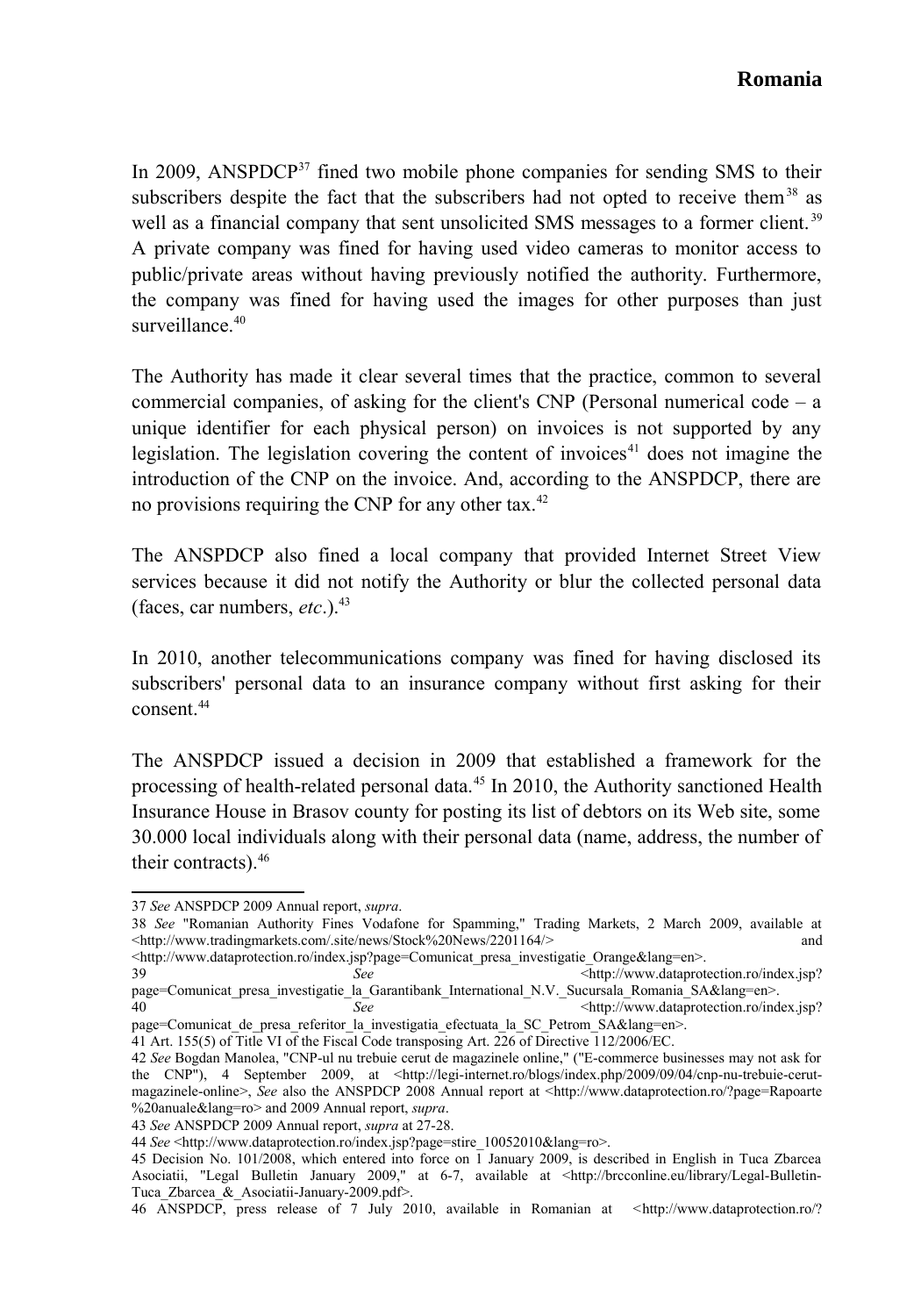The Authority may be asked for its opinion on normative acts. For example, in 2008 it was consulted for 17 normative acts. However, such requests are not obligatory for an institution/body, and such opinions are not published on the ANSPDCP 's Web site or in any official newspaper, not even *Monitorul Oficial*.

Between 2006 and 2009, the Authority carried out a series of activities in to elevate personal data protection awareness, most of them directed at the local public authorities. These awareness activities also included a joint conference with the Romanian Banks' Association regarding personal data protection and processing within the financial and banking sectors.<sup>[47](#page-7-0)</sup> The ANSPDCP has also been involved in awareness activities, usually in partnership with the public sector (Prefects' offices in several counties, Police Inspectorates), the private sector (professional associations in real estate, notaries public, Chambers of Commerce) and the educational sector (universities in Sibiu and Tg. Jiu).[48](#page-7-1)

The ANSPDCP has also organised the "Open Doors Event" and several other events on the occasion of the European Data Protection Day (28 January).

According to a 2008 EU report on the citizens' perception regarding the protection of their personal data, Romanian citizens were poorly informed and educated about data protection issues.[49](#page-7-2) Only 42 percent of Romanians were concerned about giving their personal data online, about 36 percent answered they did not know whether legislation in the domain was enough to solve online personal data issues, 47 percent had no idea they had the right of access to their personal data retained by others and 79 percent did not know of the existence of the Romanian data protection authority.

### MAJOR PRIVACY & DATA PROTECTION CASE LAW

At the beginning of 2010, the Bucharest Tribunal confirmed the decision of a local Bucharest court imposing upon the town hall of one of the Bucharest districts damages of  $\epsilon$ 10.000 damages to a an individual whose personal data had been posted on the town hall's Web site identifying him as someone who had the right to free local transport. The Web site showed not only individuals' names, but also addresses, identification numbers, details of certain social cases, and details of medical conditions such as HIV infection.<sup>[50](#page-7-3)</sup>

[page=stire\\_03072010&lang=ro>](http://www.dataprotection.ro/?page=stire_03072010&lang=ro),.

<span id="page-7-0"></span><sup>47</sup> *See* ANSPDCP, Buletin Informativ trim. II, at 2, at [<http://www.dataprotection.ro/servlet/ViewDocument?](http://www.dataprotection.ro/servlet/ViewDocument?id=391) [id=391>](http://www.dataprotection.ro/servlet/ViewDocument?id=391)

<span id="page-7-1"></span><sup>48</sup> *See supra* <http://www.ceecprivacy.org/main.php?s=2&k=romania>

<span id="page-7-2"></span><sup>49</sup> *See* [<http://ec.europa.eu/public\\_opinion/flash/fl\\_225\\_en.pdf>](http://ec.europa.eu/public_opinion/flash/fl_225_en.pdf).

<span id="page-7-3"></span><sup>50</sup> *See* "Romania: Moral damages for publishing personal data online," EDRi-gram No. 8.4, 24 February 2010, at [<http://www.edri.org/edrigram/number8.4/romanian-case-moral-damages-personal-data>](http://www.edri.org/edrigram/number8.4/romanian-case-moral-damages-personal-data)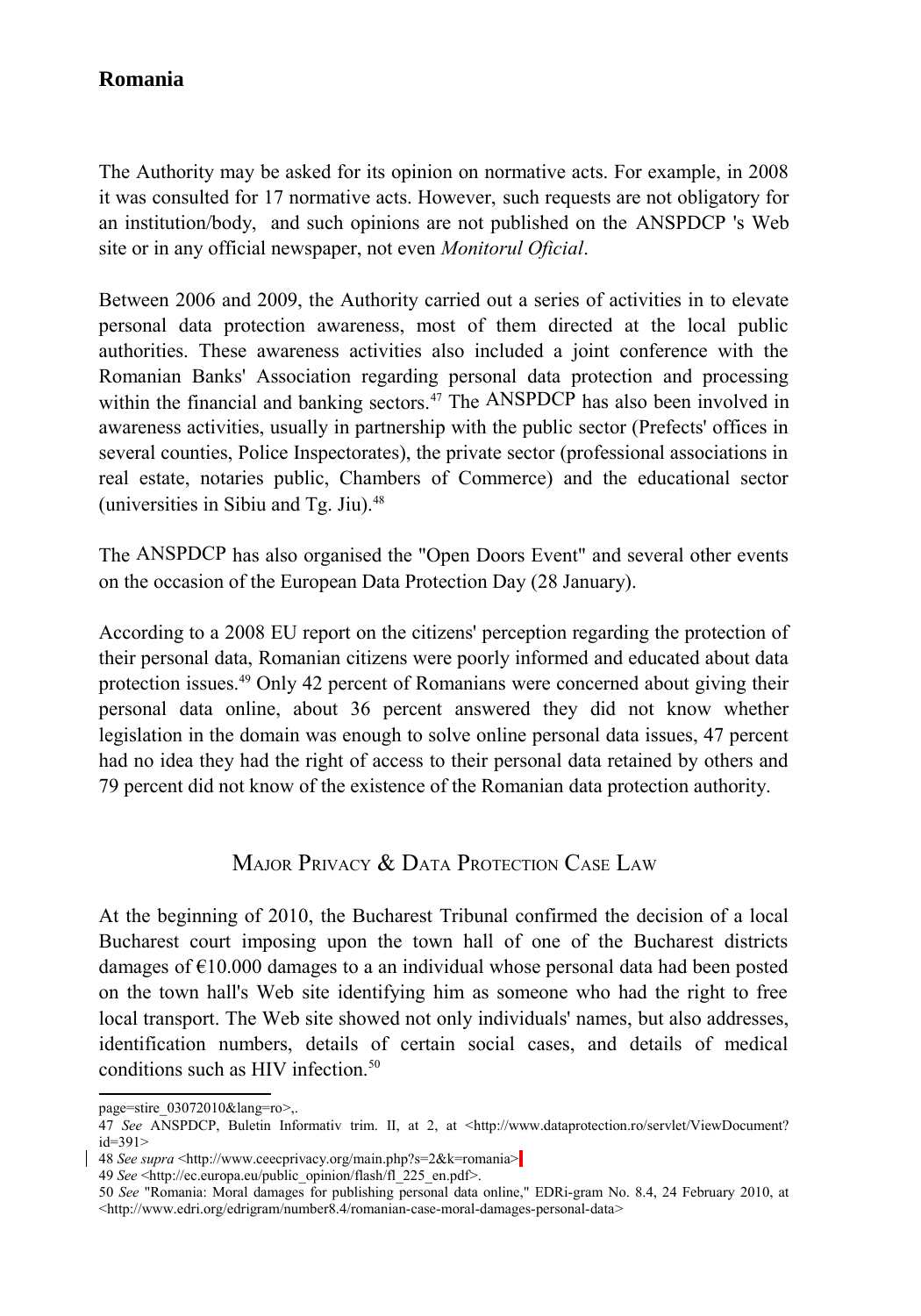In 2009, the Bucharest Tribunal ruled that two publications<sup>[51](#page-8-0)</sup> had to pay moral and material damages to an actress for having infringed her right to private life and image by posting incorrect, unverified information about her in their publications. The decision was not final, however, and the publications decided to appeal.

Also in 2009, a famous couple obtained an interim judicial restraining order against a local tabloid, requiring it to take down photos taken by paparazzi during their holiday in France and prohibiting it from publishing photos of the couple during their private moments $52$ 

## *II. FOCUS AREAS*

#### NATIONAL SECURITY, GOVERNMENT SURVEILLANCE & LAW ENFORCEMENT

#### *Wiretapping, access to, and interception of communications*

Intercepting telephone calls, opening correspondence, and other similar actions are regulated by Penal Procedure Code and Law No. 51/1991 on National Security in Romania and Law No. 26/1994 on Police Organisation.<sup>[53](#page-8-2)</sup> Article 13 of Law No. 51/1991 allows the interception of calls in cases of crimes against the state, but only as a result of a mandate issued by the General Prosecutor of the Office related to the Supreme Court) . The mandate has a maximum duration of six months, with the possibility of extension by up to three months by the General Prosecutor. According to Article 16 of the same law, the means of obtaining information may not infringe citizens' fundamental rights and freedoms, *i.e.*, their private life, honour, or reputation, or subject those rights and freedoms to legal restrictions. Citizens who believe that their rights have been infringed can appeal to the Commissions of Human Rights of the two Chambers of the Parliament. According to Article 17 of Law No. 26/1994, which aims at preventing organised crime and serious infringements in the process of a criminal investigation, the police can require the Prosecutor's Office to intercept calls and open correspondence pursuant to Law No. 51/1991.

 $\left| \right|$  In 1996, Tthe Criminal Procedure Code was modified several times until 2010 by

<span id="page-8-0"></span><sup>51 &</sup>quot;Daniela Nane ar putea primi 150.000 de euro de la Spy şi Gardianul" ("Daniela Nane Could Receive 150.000 Euros from Spy and Gardianul"), MediaFax.ro, at <http://www.mediafax.ro/life-inedit/daniela-nane-ar-putea-primi-150-000-de-euro-de-la-spy-si-gardianul-4136452>.

<span id="page-8-1"></span><sup>52</sup> Diana Popescu, "Andreea Marin şi Ştefan Bănică i-au bătut pe paparazzii care i-au filmat pe plajă" ("Andreea Marin and Ştefan Bănică Have Won against the Paparazzi that Filmed Them on the Beach"), Gandul.ro, 3 March 2009, at [<http://www.gandul.info/media-advertising/andreea-marin-si-stefan-banica-i-au-batut-pe-paparazzii-care-i](http://www.gandul.info/media-advertising/andreea-marin-si-stefan-banica-i-au-batut-pe-paparazzii-care-i-au-filmat-pe-plaja-4016732)[au-filmat-pe-plaja-4016732>](http://www.gandul.info/media-advertising/andreea-marin-si-stefan-banica-i-au-batut-pe-paparazzii-care-i-au-filmat-pe-plaja-4016732) and Activewatch, Libertatea Presei în România 2009, *supra* at 26.

<span id="page-8-2"></span><sup>53</sup> Nicolae Volonciu, Penal Procedure Treatise, 509-514 (Ed. Padeia 1999).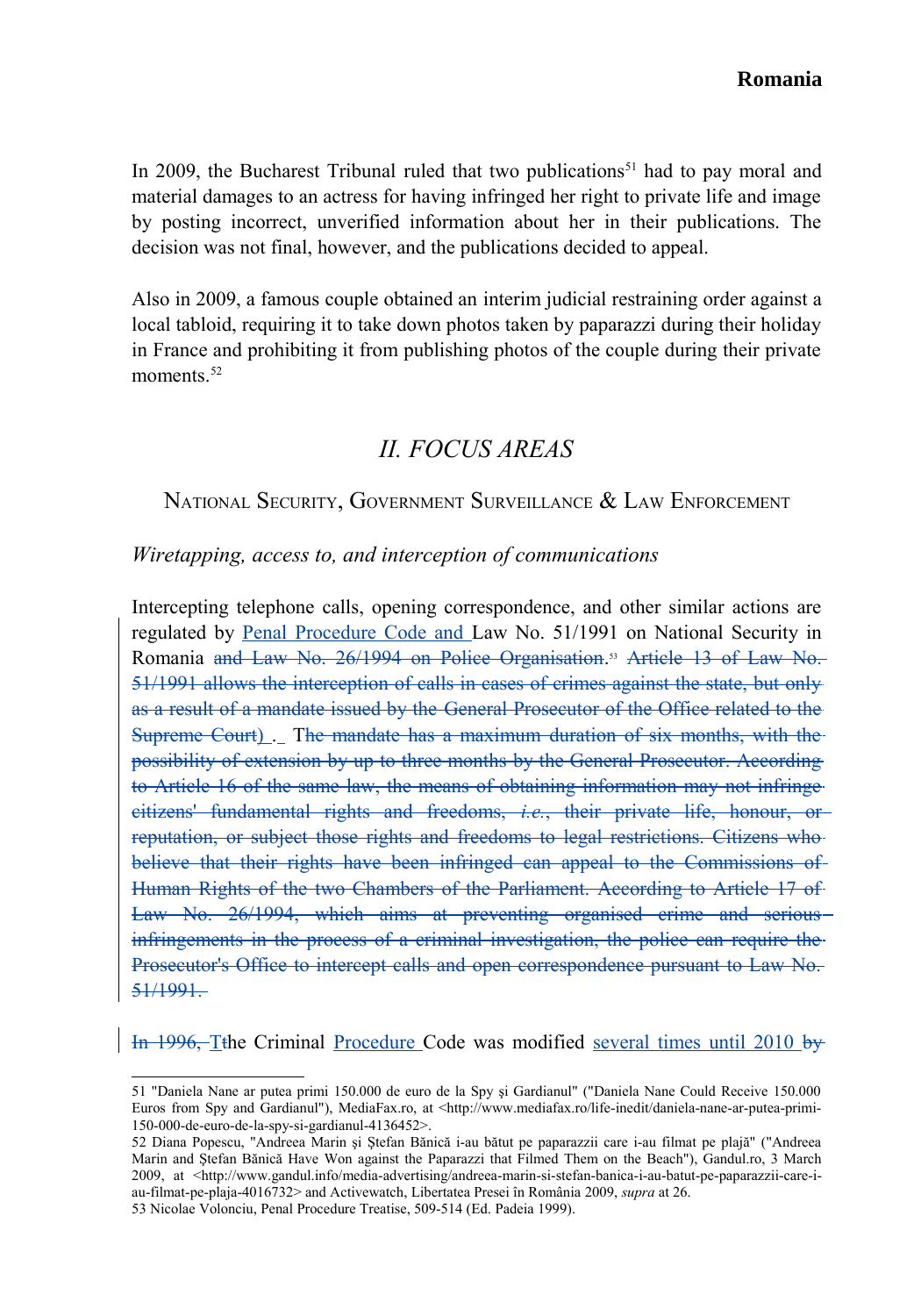Law No. 41/1996 having, which introduced a new section  $(V<sup>1</sup>)$  on the use of audio and video recordings for interception purposes. The section establishes the conditions under which video and audio recordings may be made, including the interception of telephone calls. Therefore, according to Article 91<sup>1</sup> of the Criminal Procedure Code, recordings on magnetic tape can be used as evidence if the following conditions are complied with: there are reasons to believe that a crime has been, or is about to be, committed; the criminal deed related to which the recording is made is a crime investigated *ex-officio*; the recording is useful in finding out the truth; and the authority that carries out the wiretap has been properly authorised to do so. The authority competent to issue such an authorisation is the President of the Court who would be competent to judge the case or another judge appointed by the President. authorisation is the prosecutor designated by the General Prosecutor of the Office related to the Court of Appeals. The authorisation to wiretap is given for a period of up to 30 days and can only be extended for subsequent 30 days periods, and may not exceed-maximum 120 days. very substantial reasons. The law also compels law enforcement authorities to report specific information about their wiretapping: the authorisation given by the prosecutorjudge, the numbers of the telephones among which the calls take place, the names of the people carrying out the conversations, if known, the date and time at which each communication took place; and the item number of the roll or tape on which the recording is made.

The new Criminal Procedure Code adopted in 2010 will change these rules.<sup>[54](#page-9-0)</sup> It is not clear yet when it will enter into force, but no sooner than one year after its adoption. Article 138 of the new code establishes the special techniques of surveillance which are detailed in Articles 139-153. These include: interception of conversations and communications; access to a computer system; video, audio, or photographic surveillance; locating and tracking through technical means; obtaining lists of telephone calls; retaining, submitting, or searching postal correspondence; requiring and obtaining, according to the law, data relating to financial transactions as well as a person's financial data; the identity of the subscriber, owner, or user of a telecommunication system or of an access point to a computer. Basically, these special techniques need to be approved by a judge (specifically a judge of rights and liberties) at the request of a prosecutor for a maximum period of 30 days if certain conditions are met. One of these conditions is to investigate a crime listed in the Criminal Procedure Code or one that may be punishable by imprisonment for a minimum of seven years. In emergencies, the prosecutor can also authorise these special techniques for a period of 48 hours, after which the measures need to be approved by a judge. If the judge does not approve the techniques, then all the recorded data must be destroyed.

Chapter V of the new Criminal Procedure Code, which includes Articles 154-155,

<span id="page-9-0"></span><sup>54</sup> Law No. 135/2010 on the Penal procedure Code, Official Monitor No. 486, 15 July, 2010.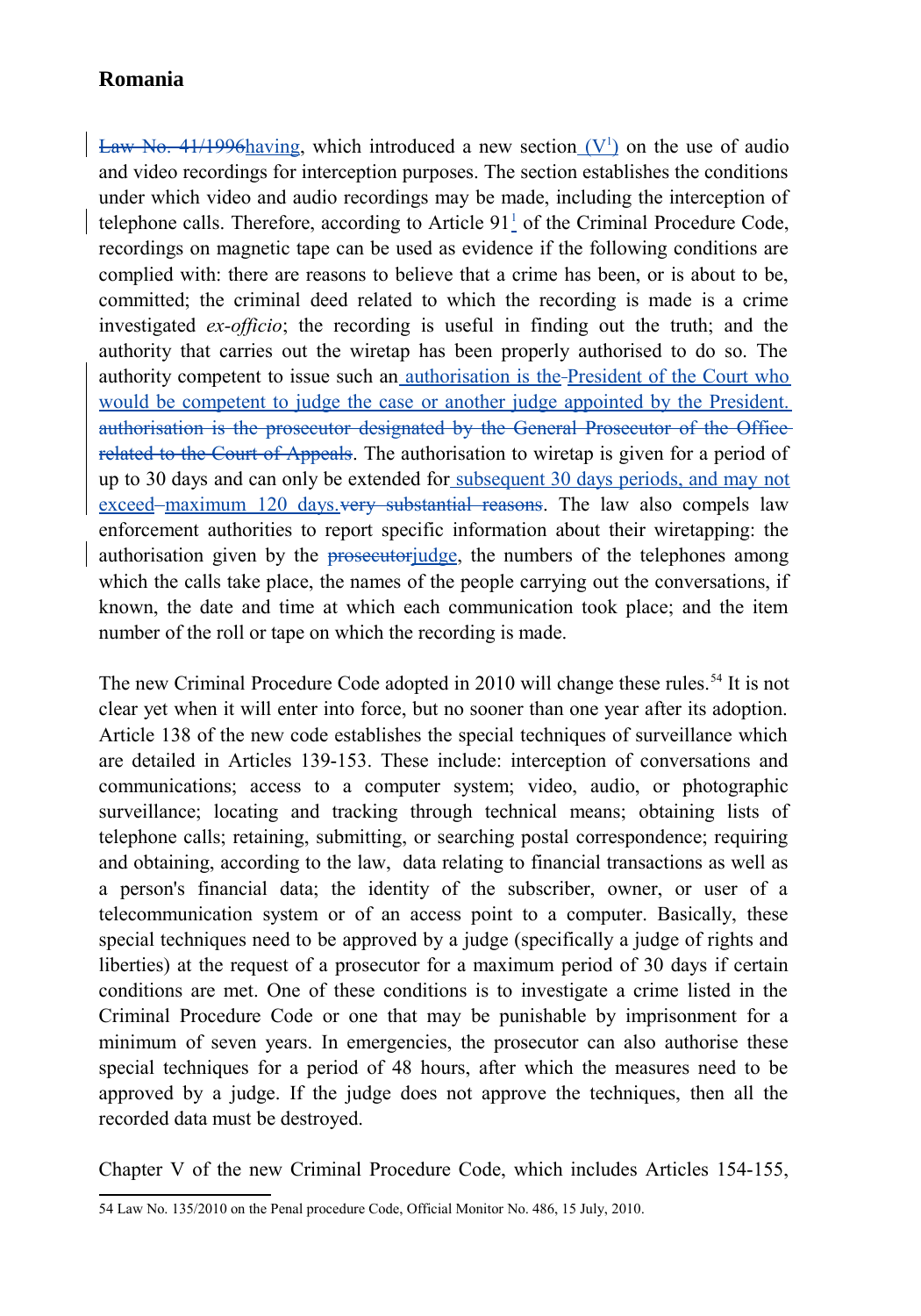will regulate the data conservation, partly replacing some provisions ("Procedural Provisions regarding Cybercrime") of the Law No. 161/2003 on Anti-Corruption. The same conditions as those above will apply; the one difference is that the period for using these special techniques is extended to a maximum of 90 days.

Law No. 51/1991 on National Security in Romania allows the interception of calls in cases of crimes against the state and terrorism acts, but only as a result of a mandate issued<sup>55</sup>by the Romanian Supreme Court (High Court of Cassation and Justice)

At the beginning of 2005, several cases appeared in the press with regard to the Romanian secret service intercepting the phone calls of journalists and other public figures. On 27 January 2005, the Chief of the Romanian Secret Service (SRI), Ioan Timofte, explained<sup>[56](#page-10-1)</sup> that the phone calls of a number of Romanian and foreign journalists in Romania were intercepted for several months. The reason was that they were suspected of sabotage and crimes against Romanian National security. The Romanian Press Club and the Board of the Foreign Press in Romania Association protested $57$  and demanded that SRI publicly announce the names of the monitored journalists. SRI refused, claiming that it cannot reveal information that may affect national security. The Defence Commissions in the Romanian Parliament, after hearing the testimony of the people involved, have concluded that the interceptions were legal.<sup>[58](#page-10-3)</sup> Another case involved the Anticorruption Prosecutor (PNA) from the Mures County (Andreea Ciuca, ex-president of the Mures Tribunal), who monitored the phones of more than 70 local journalists, local and national press headquarters, and lawyers for more than 13 months from 24 April 2003 to 25 May 2004.<sup>[59](#page-10-4)</sup> No information or explanation was offered by PNA.

According to the former director of a Romanian Secret Service unit, the cost of wiretapping one telephone line is  $\epsilon$ 150 to  $\epsilon$ 200 per hour<sup>[60](#page-10-5)</sup> including all interception and transcription costs. According to President Traian Basescu, approximately 6,370 telephones were wiretapped in 2005. Figures provided by the human rights organisation Helsinki Committee (APADOR-CH) show that, in 2002, a telephone line was wiretapped for an average of 220 days. Journalists from the newspaper "Adevarul" estimated that every intercept generates about 30 minutes of recorded

<span id="page-10-1"></span><span id="page-10-0"></span><sup>55</sup> For details, see Adrian Petre, Catalin Grigoras – Audio and Audio-video recordings, pages 11-14 (Ch Beck, 2010) 56 Dan Bucura, Gabriela Stefan, "There are paid and recruited journalists by foreign information services," Adevarul, 27 January 2005.

<span id="page-10-2"></span><sup>57, &</sup>quot;SRI Does Not Publicize the Bames of the Surveilled Journalists," Hotnews.ro, 1 February 2005, available in Romanian at <http://www.hotnews.ro/articol\_14162-SRI-nu-face-publice-numele-ziaristilor-urmariti.htm>.

<span id="page-10-3"></span><sup>58</sup> Ion M. Ionita, "Virgil Ardelean Pretends That the Intention to Intercept Journalists Calls Started from a Provocation," Adevarul, 27 January 2005.

<span id="page-10-4"></span><sup>59</sup> Adina Anghelescu, Razvan Savaliuc, "PNA has illegally intercepted the journalists phones," Ziua, 3 February 2005.

<span id="page-10-5"></span><sup>60 &</sup>quot;Extremely High Romanian Wiretapping Costs," EDRI-gram, Number 4.4, 1 March 2006, available at <http://www.edri.org/edrigram/number4.4/romania>. More info in Romanian at <http://legiinternet.ro/blogs/index.php?title=cine\_si\_cit\_ne\_asculta&more=1&c=1&tb=1&pb=1>.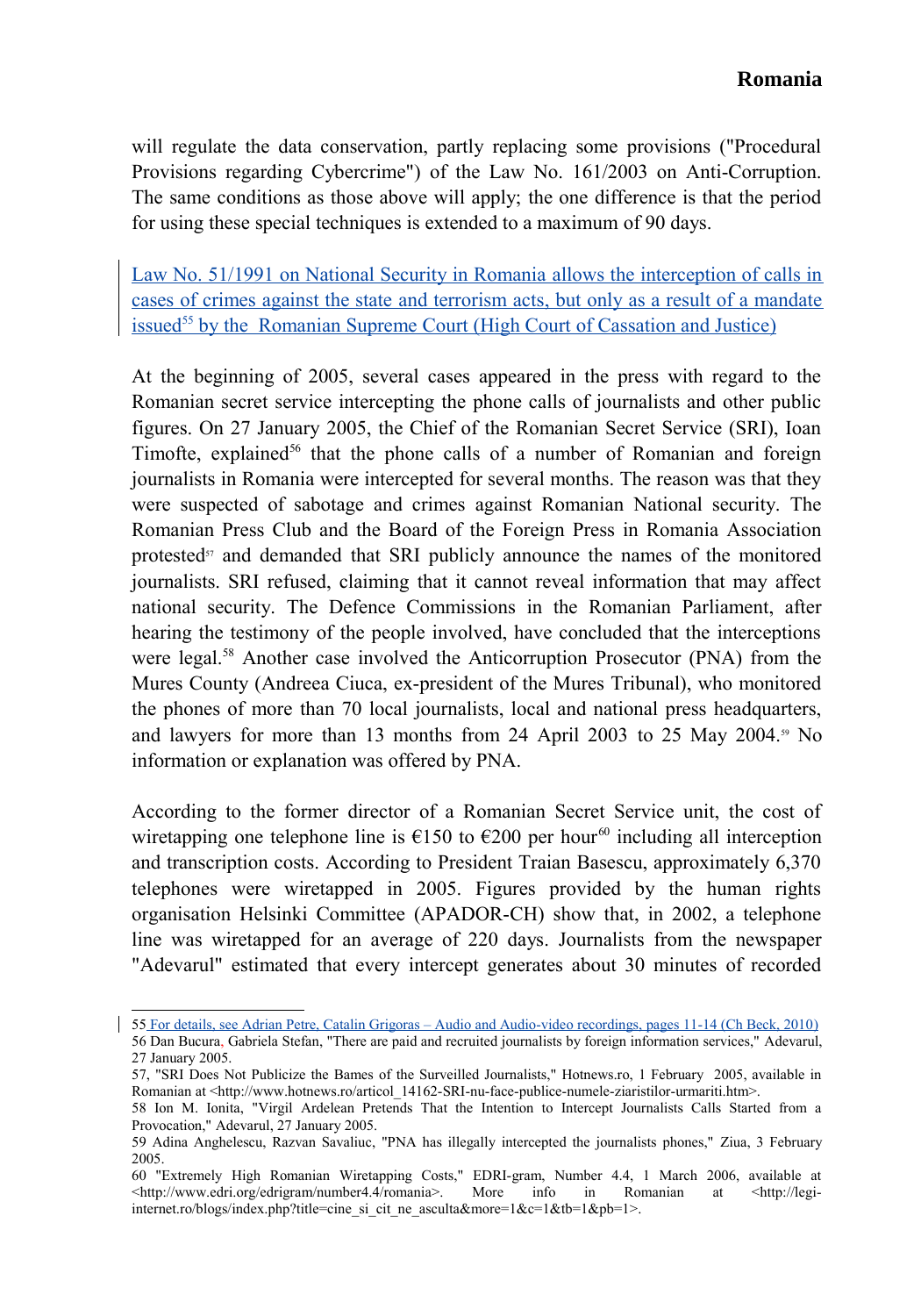conversation per day.<sup>[61](#page-11-0)</sup> If the average per day were to climb to 60 minutes, total government spending on wiretaps would double, reaching an amount higher than the annual budget for any Ministry in Romania. For example, in 2005, the Romanian Ministry of Culture had a budget of  $E$ 235 million.

During the period from 1991 to 2003, the conversations of more than 20.000 persons were intercepted under judicial orders. Another 14,000 interception mandates were issued between 1991 and 2002 at the request of national security bodies. Out of the 5,500 watched persons, only 620 were sent to court and just 238 were found guilty.

In February 2006 public concern about illegal interception led the Parliamentary Commission that supervises the Romanian Secret Service's (SRI) activities to open a supervisory procedure to inspect the SRI wiretapping centres. $62$ 

In another case, also begun in February 2006, a judge of the Bucharest Tribunal ordered the SRI to produce all of the authorisations obtained for intercepting the phone calls of Romanian businessman Dinu Patriciu and other employees of the Rompetrol company.<sup>[63](#page-11-2)</sup> The judge eventually convicted SRI of breaching the right to privacy of correspondence and Article 8 of the European Convention of Human Rights. The court required SRI to pay moral damages of RON50,000 because of the very long period in which his phones were tapped – a year and three months, with no real motives. Both the SRI and Patriciu appealed, and in May 2009, the Bucharest Court of Appeal upheld the Tribunal's decision.

The case has now reached the Supreme Court of Justice, which will have the final word. The trial started there in November 2009. $\frac{64}{64}$  $\frac{64}{64}$  $\frac{64}{64}$ 

### *National security legislation*

In response to international terrorism events, Romania has adopted specific legislation that directly attempts to combat terrorism. Law No.  $508/2004^{65}$  $508/2004^{65}$  $508/2004^{65}$  establishes the conditions in which the Investigating Division on Terrorism and Organised Crime, a new unit created within the Prosecutor's Office from the Supreme Court of Justice, will operate. The unit has the authority to investigate crimes related to

<span id="page-11-0"></span>

<sup>61</sup> *See* <http://web.archive.org/web/20061206195718/http://www.adevarulonline.ro/arhiva/2006/Februarie/1343/174646.ht ml>.

<span id="page-11-1"></span><sup>62</sup> *See* <http://web.archive.org/web/20070608095723/http://www.ziua.ro/display.php?id=194466&data=2006-02-  $24>$ 

<span id="page-11-2"></span><sup>63</sup> *See* <http://www.hotnews.ro/stiri-esential-5401491-dinu-patriciu-obtinut-castig-cauza-procesul-intentat-sri.htm>; *see also* <http://www.atac-online.ro/la-zi\_/sri---in-boxa-acuzatilor\_2514>.

<span id="page-11-3"></span><sup>64</sup> See < http://www.jurnalul.ro/special/anchete/convorbirile-lui-patriciu-cele-mai-scumpe-pentru-statul-roman-print-562191.html>

<span id="page-11-4"></span><sup>65</sup> Official Monitor No. 1089, 23 November 2004.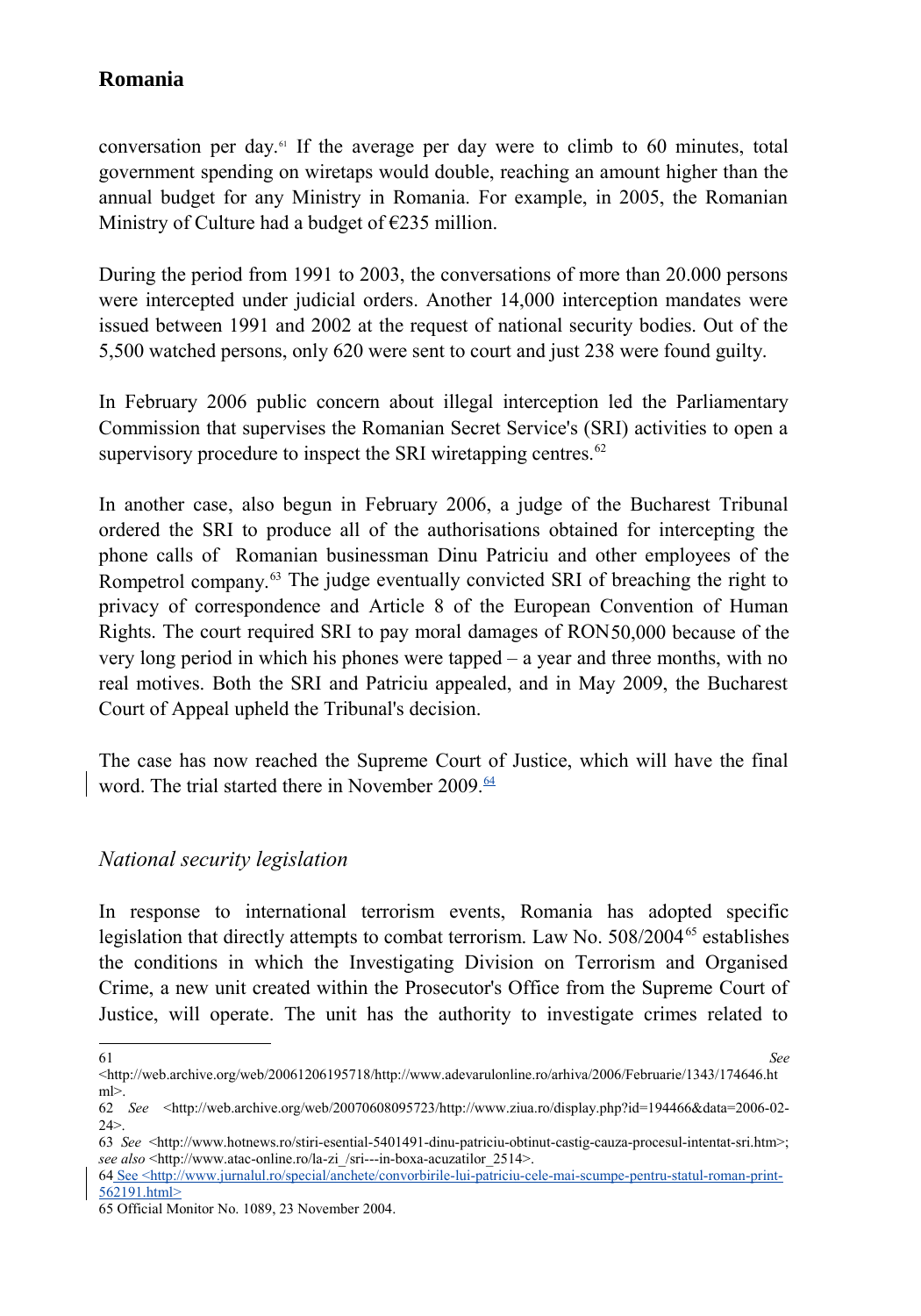terrorism.

A law on combating and preventing terrorism was passed in November 2004 (Law No. 535/2004<sup>[66](#page-12-0)</sup>), changing the previous normative acts<sup>[67](#page-12-1)</sup> that were in force since 2001. The law allows the surveillance or interception of electronic communications, as well as investigation of computer systems, where there are activities that might be considered threats to national security. The surveillance activities need to be approved by the General Prosecutor within the Supreme Court of Justice and authorised by the Supreme Court's judges. The warrant for interception or investigation cannot exceed six months.

A new anti-terrorism and organised crime act was adopted at the end of 2006 without any public debate.<sup>48</sup> The act gave more powers to the Prosecutors Department for Investigations on Organised Crime and Terrorism (DIICOT) and would allow prosecutors to monitor traffic data from electronic communications providers without Warrants.<sup>[69](#page-12-3)</sup> - thi s was abrogated in 2010

#### *Data retention*

Some provisions related to the recording of traffic data were introduced by the Law on Anti-Corruption No.  $161/2003^{70}$  $161/2003^{70}$  $161/2003^{70}$  in order to prevent and combat cybercrime. Under this law, applicable only to emergencies and properly motivated cases, law enforcement can expeditiously obtain the preservation of computer or traffic data if they could be destroyed or altered, and if there are good reasons to believe that a criminal offence by means of computer systems is being, or is about to be, committed, and for the purpose of gathering evidence or identifying the wrongdoers. During the criminal investigation, the preservation is undertaken by the prosecutor pursuant to an appropriate order and at the request of the investigative body or *exofficio*, and during trial, by a court settlement. This order is valid for no longer than 90 days, and can be extended only once for a period not longer than 30 days. Earlier versions of the law would have required ISPs to retain internet traffic data for six months, but this provision was not included in the final law.<sup>[71](#page-12-5)</sup>

<span id="page-12-0"></span><sup>66</sup> Official Monitor No. 1161, 8 December 2004, full text in Romanian and English summary available at <http://www.glin.gov/view.action?glinID=123373>.

<span id="page-12-1"></span><sup>67</sup> Emergency Ordinance No. 141/2001 on Punishing Terrorist Acts, Official Monitor No. 691, 31 October 2001, full text in Romanian and English summary available at <http://www.glin.gov/view.action?glinID=76738>.

<span id="page-12-2"></span><sup>68</sup> Emergency Government Ordinance 131/2006, published in the Official Monitor No. 1046 of 29 December 2006, entered into force 1 January 2007.

<span id="page-12-3"></span><sup>69</sup> *See* [http://www.cdep.ro/pls/proiecte/upl\\_pck.proiect?cam=2&idp=8037](http://www.cdep.ro/pls/proiecte/upl_pck.proiect?cam=2&idp=8037) (in Romanian). *See also* "Romanian Prosecutors Want Easy Access to Communication Data," EDRI-gram, Number 5.2, 31 January 2007, available at <http://www.edri.org/edrigram/number5.2/romania-diicot>.

<span id="page-12-4"></span><sup>70</sup> Official Monitor No. 279, 21 April 2003, available at <http://www.legi-internet.ro/english/romanian-itclegislation-and-articles/criminalitate-informatica/romanian-cybercrime-law.html>.

<span id="page-12-5"></span><sup>71 &</sup>quot;New Cybercrime Legislation in Romania," EDRI-gram No. 9, 21 May 2003, available at <http://www.edri.org/edrigram/number9/cybercrime-law-romania>.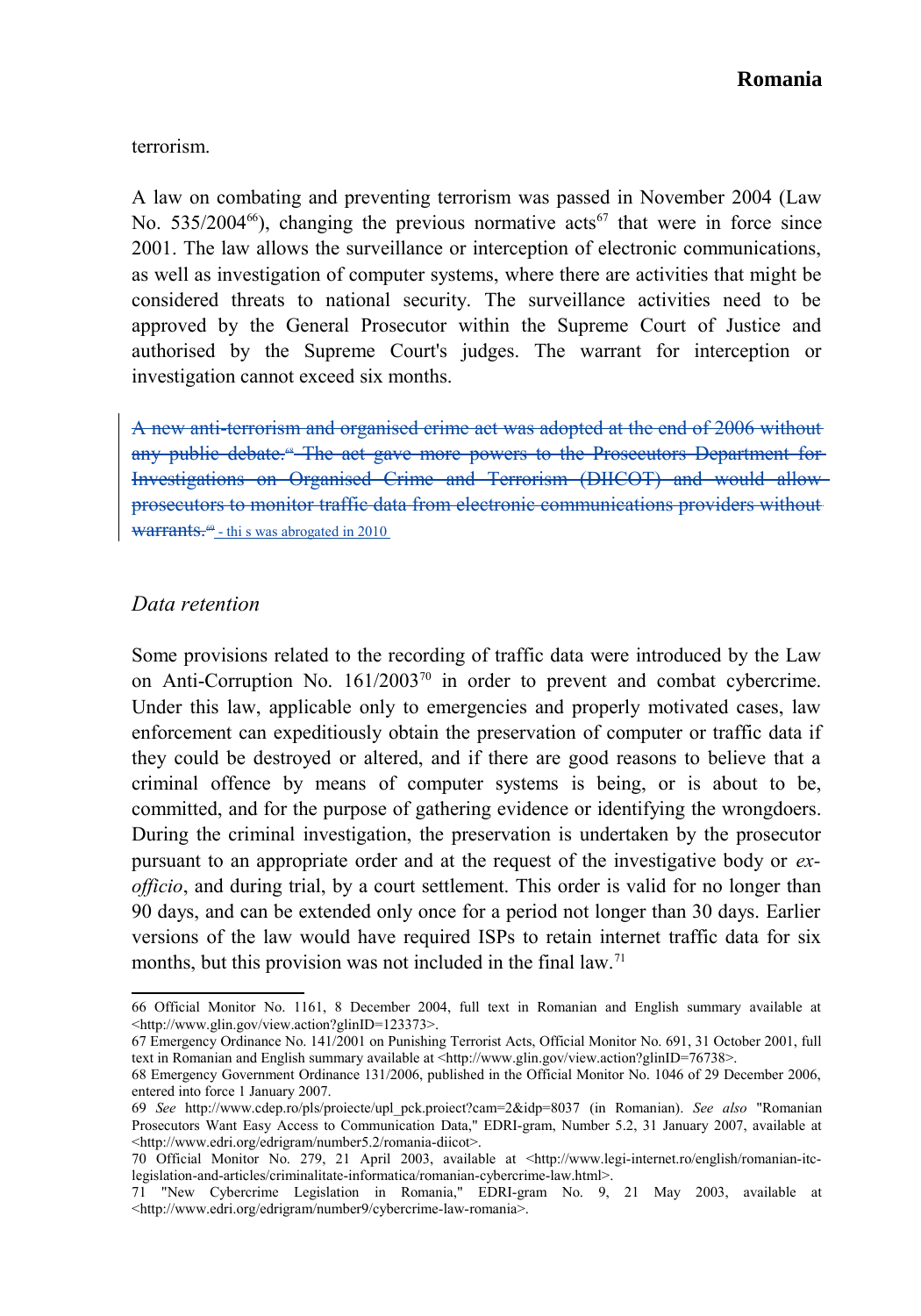In 2008, Romania adopted Law No. 298/2008, which mandates that telephone and internet providers must retain certain data about their customers for six months and make this information available to investigators who have received court permission to access it.<sup>[72](#page-13-0)</sup> For telephone operators, the relevant data include incoming and outgoing telephone numbers, subscriber's address, location of called number, and call time and duration.<sup>[73](#page-13-1)</sup> For e-mail and e-call providers, the relevant data include where the e-mail is sent from; the time and date of Internet access; and the subscriber's IP address, physical address, and name.<sup>[74](#page-13-2)</sup> The retained information does not include content or Web sites visited.[75](#page-13-3) Several civil society groups called on the Ombudsman to "notify the Constitutional Court about the infringement of constitutional rights" posed by the law,<sup>[76](#page-13-4)</sup>, but the Ombudsman did not consider that the law was unconstitutional and thus did not proceed with the notification.

The law was widely and strongly opposed and, as a result of a case introduced by a Romanian NGO, on 8 October 2009, the Constitutional Court decided that the law was unconstitutional<sup>[77](#page-13-5)</sup> because "even if indirectly" it breached Article 28 of the Romanian Constitution stipulating the secrecy of correspondence and Articles 25, 26, and 30 relating to the freedom of movement, privacy, and freedom of expression respectively.[78](#page-13-6)

The Court stressed that under the new law "the physical and legal persons, mass users of the public electronic communication services or networks, are permanent subjects to […] intrusion into their exercise of their private rights to correspondence and freedom of expression, without the possibility of a free, uncensored manifestation, except for direct communication, thus excluding the main communication means used nowadays." The Court also explained that the proportionality principle was not respected: "The Constitutional Court underlines that the justified use, under the conditions regulated by law 298/2008, is not the one that in itself harms in an

<span id="page-13-0"></span><sup>72</sup> Official Monitor No. 780, 21 November 2008. An English summary of the law, as well as a link to the full text in Romanian, is available at <http://www.glin.gov/view.action?glinID=217494>; *see also* "Telephony Operators Compelled to Store Calls Data, for 6 Months," AGERPRES, 20 January 2009, available at <http://www.doingbusiness.ro/en/business-news/9969/telephony-operators-compelled-to-store-calls-data-for-6-

months>; "Romania Adopts Data Retention Law," EDRI-gram, Number 6.22, 19 November 2008, available at <http://www.edri.org/edri-gram/number6.22/data-retention-adopted-romania>.

<span id="page-13-1"></span><sup>73</sup> AGERPRES, *supra*.

<span id="page-13-2"></span><sup>74</sup> *Id.*

<span id="page-13-3"></span><sup>75</sup> *Id.*

<span id="page-13-4"></span><sup>76</sup> Appeal to the Ombudsman filed by Asociatia Pro Democratia (APD), Active Watch - The Media Monitoring Agency (AMP), the Association for the Defence of Human Rights in Romania – the Helsinki Committee (APADOR-CH), the Center for Legal Resources (CRJ), the Center for Independent Journalism (CJI), and the Assistance Center for Nongovernmental Organizations (CENTRAS), 5 February 2009, available at <http://www.apador.org/en/index.htm>.

<span id="page-13-5"></span><sup>77</sup> *Id*.

<span id="page-13-6"></span><sup>78</sup> *See* [<http://www.edri.org/edrigram/number7.20/romania-data-retention-law-unconstitutional>](http://www.edri.org/edrigram/number7.20/romania-data-retention-law-unconstitutional); Bogdan Manolea, "Legea pastrarii datelor de trafic considerata neconstitutionala - evenimentele majore ale anului 2009" ("Law on Traffic Data Retention Considered Unconstitutional – Major Events in 2009"), 11 January 2010, at <http://legiinternet.ro/blogs/index.php/2010/01/11/legea-pastrarii-trafic-neconstitutionala>.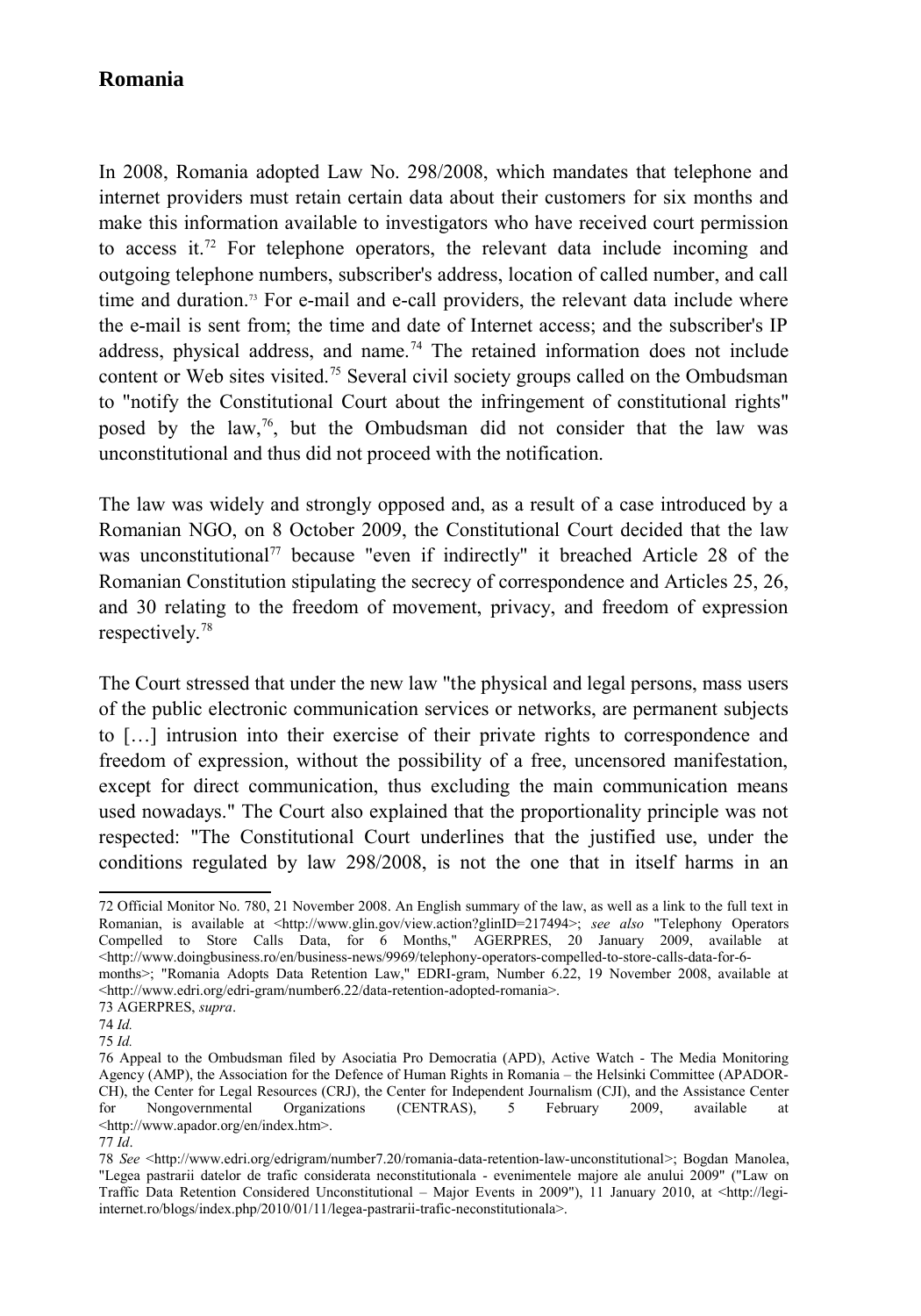unacceptable way the exercise of the right to privacy or the freedom of expression, but rather the legal obligation with a continuous character, generally applicable, of data retention. This operation equally addresses all the law's subjects, regardless of whether they have committed penal crimes or not or whether they are the subject of a penal investigation or not, which is likely to overturn the presumption of innocence and to transform *a priori* all users of electronic communication services or public communication networks into people susceptible of committing terrorism crimes or other serious crimes."

The Constitutional Court also noted that the traffic data is personal data: "even though Law No. 298/2008 refers to data with a predominantly technical character, these are retained with the scope of providing information regarding a person and his private life".

### *National databases for law enforcement and security purposes*

In 2008, Parliament approved legislation that permits DNA evidence related to 30 different crimes to be collected and stored in a database operated by the Forensic Institute – General Police Inspectorate.<sup>[79](#page-14-0)</sup> Stored data can only be deleted on the court's or prosecutor's decision, raising the spectre of indefinitely stored information in the event that the court or prosecutor simply forgets to delete it.  $80$  It is unclear, though, how the data was obtained before the law was in force. In practice, the Institute of Legal Medicine (IML) did conduct DNA tests and hold DNA samples. Secondary legislation still needs to be produced by the Ministry of Internal Affairs and the Ministry of Justice. According to the initial law, this needed to be ready by 14 November 2008. It is also not clear how access to the database will be made. This, too, should be explained in the (still unwritten) secondary legislation. The Romanian Data Protection Authority hasn't yet been consulted.

#### *National and international data disclosure agreements*

No specific information has been reported under this section.

### *Cybercrime*

<span id="page-14-0"></span><sup>79</sup> Law No. 76/2008, regarding the National System of Genetic Data (SNDGJ) – entered in force on 14 October 2008, Official Monitor 289, 14 April 2008, available in Romanian at <http://www.cdep.ro/proiecte/2008/000/10/8/leg\_pl018\_08.pdf>; *see also* Bogdan Manolea, "Romania: Is Really Privacy a Topic in the Public Debate?," EDRI-gram No. 7.2, 28 January 2009, available at [<http://www.edri.org/edri](http://www.edri.org/edri-gram/number7.2/romania-privacy-in-public-debate)[gram/number7.2/romania-privacy-in-public-debate>](http://www.edri.org/edri-gram/number7.2/romania-privacy-in-public-debate). *See also* EDRi analysis – to be available soon at <http://www.edri.org>.

<span id="page-14-1"></span><sup>80</sup> *See* Manolea, "Romania: Is Really Privacy a Topic in the Public Debate?" *supra*.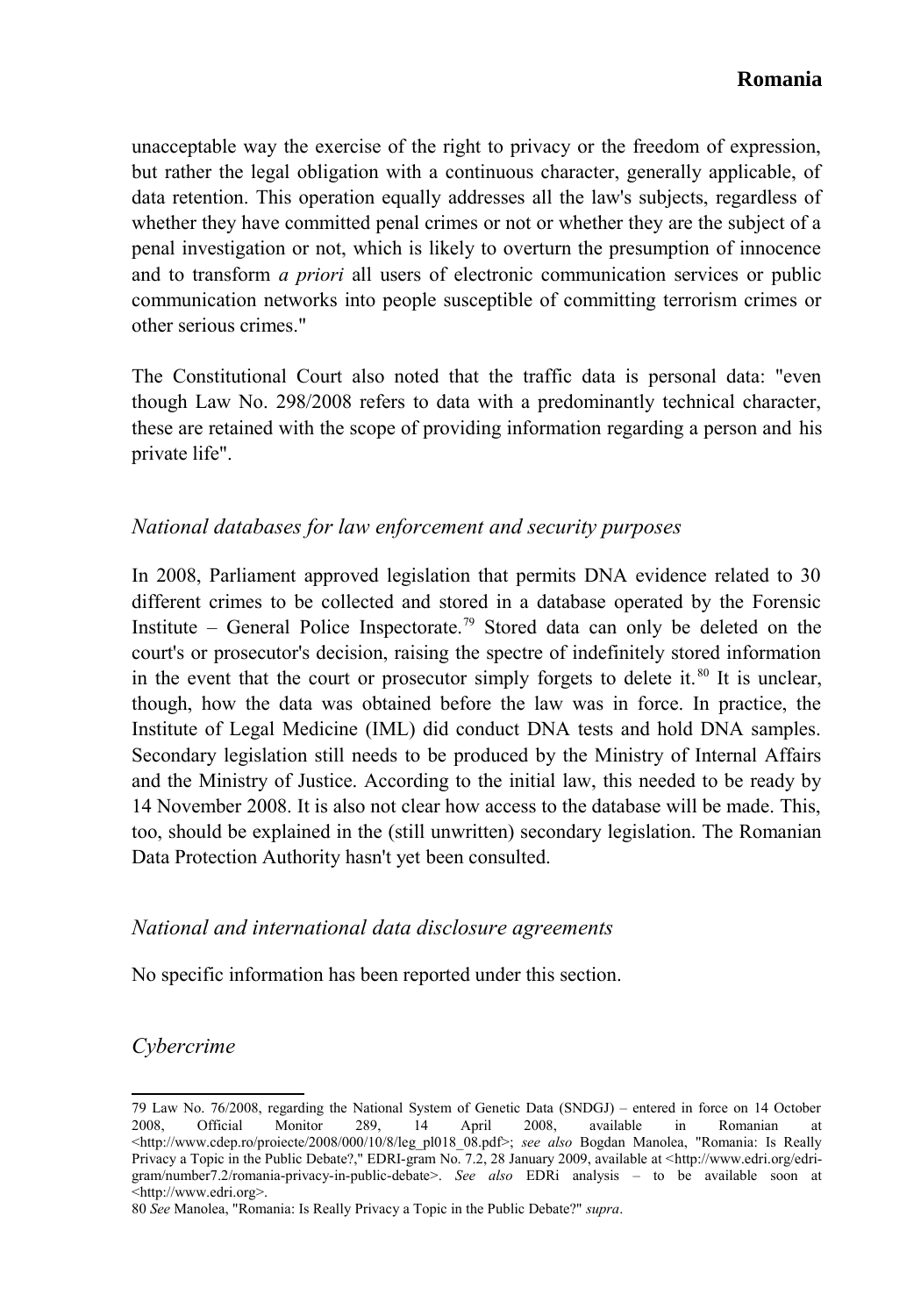Law No. 64/2004 was adopted to ratify the Cybercrime Convention, which was signed by Romania on 23 November 2001.<sup>[81](#page-15-0)</sup> Many provisions of this Convention, especially the definitions of the crimes, were incorporated into Title III (on Preventing and Fighting Cybercrime) of the Anti-Corruption Law No.  $161/2003$ .<sup>[82](#page-15-1)</sup> Additional laws deal with privacy issues, such as the Patient's Rights Law<sup>[83](#page-15-2)</sup> or the Law on Combating and Preventing the Traffic of Human Beings.<sup>[84](#page-15-3)</sup>

#### *Critical infrastructure*

No specific information has been reported under this section.

#### INTERNET & CONSUMER PRIVACY

#### *E-commerce*

In 2002, Law No.  $365/2002$  on Electronic Commerce<sup>[85](#page-15-4)</sup> adopted the opt-in principle for unsolicited commercial e-mails ("spam"). $86$  Law No. 506/2004 also regulates spam, and transposes 2002/58/EC into the Romanian legal system. The law states that the use of electronic mail for the purposes of direct marketing without the prior explicit consent of the user will be sanctioned with a fine between ROL50million5000 RON (approx.  $\epsilon$ 1,250) and 100 000 RON ROL1 billion (approx.  $E$ (25,000). For companies with a turnover exceeding ROL50 billion 5 million RON, the fine could amount to as much as 2 percent of revenues. Other provisions regulate the subscribers' right to choose not to be included in printed or electronic directories and to consent to the use of their personal data in the directory. Companies that infringe this right are subject to a fine of between 30 000 Ron ROL300 million (approx.  $\epsilon$ 7,500) and 100 000 RONROL1 billion (approx.  $\epsilon$ 25,000). Law No. 506/2004 further stipulates that the provider of a publicly available electronic communications service must take appropriate measures to safeguard the security of its services, and to inform subscribers and users about any risk of a security breach.<sup>[87](#page-15-6)</sup>

The ANSPDCP has acted to implement the above-mentioned legislation and succeeded in levying three fines in 2008 for unsolicited commercial messages sent by

<span id="page-15-1"></span>82 Official Monitor No. 279, 21 April 2003, *supra*..

<span id="page-15-6"></span>87 Law No. 506/2004, *supra*.

<span id="page-15-0"></span><sup>81</sup> Official Monitor No. 343, 20 April 2004, available in Romanian at <http://www.legiinternet.ro/ratifcybercrime.htm>..

<span id="page-15-2"></span><sup>83</sup> Law No. 46/2003, Chapter IV, Official Monitor No. 51, 29 January 2003, full text in Romanian and English summary available at [<http://www.glin.gov/view.action?glinID=85080>](http://www.glin.gov/view.action?glinID=85080)..

<span id="page-15-3"></span><sup>84</sup> Law No. 678/2001, Article 26, Paragraph 2, Official Monitor No. 783, 11 December 2001, full text in Romanian and English summary available at <http://www.glin.gov/view.action?glinID=78346>.

<span id="page-15-4"></span><sup>85</sup> Official Monitor No. 483, 5 July 2002, available at <http://www.legi-internet.ro/en/e-commerce.htm>.

<span id="page-15-5"></span><sup>86</sup> Art. 6(1) provides that "commercial communications through the electronic mail are forbidden, except for the case when the recipient expressed his/her agreement to receive such communications."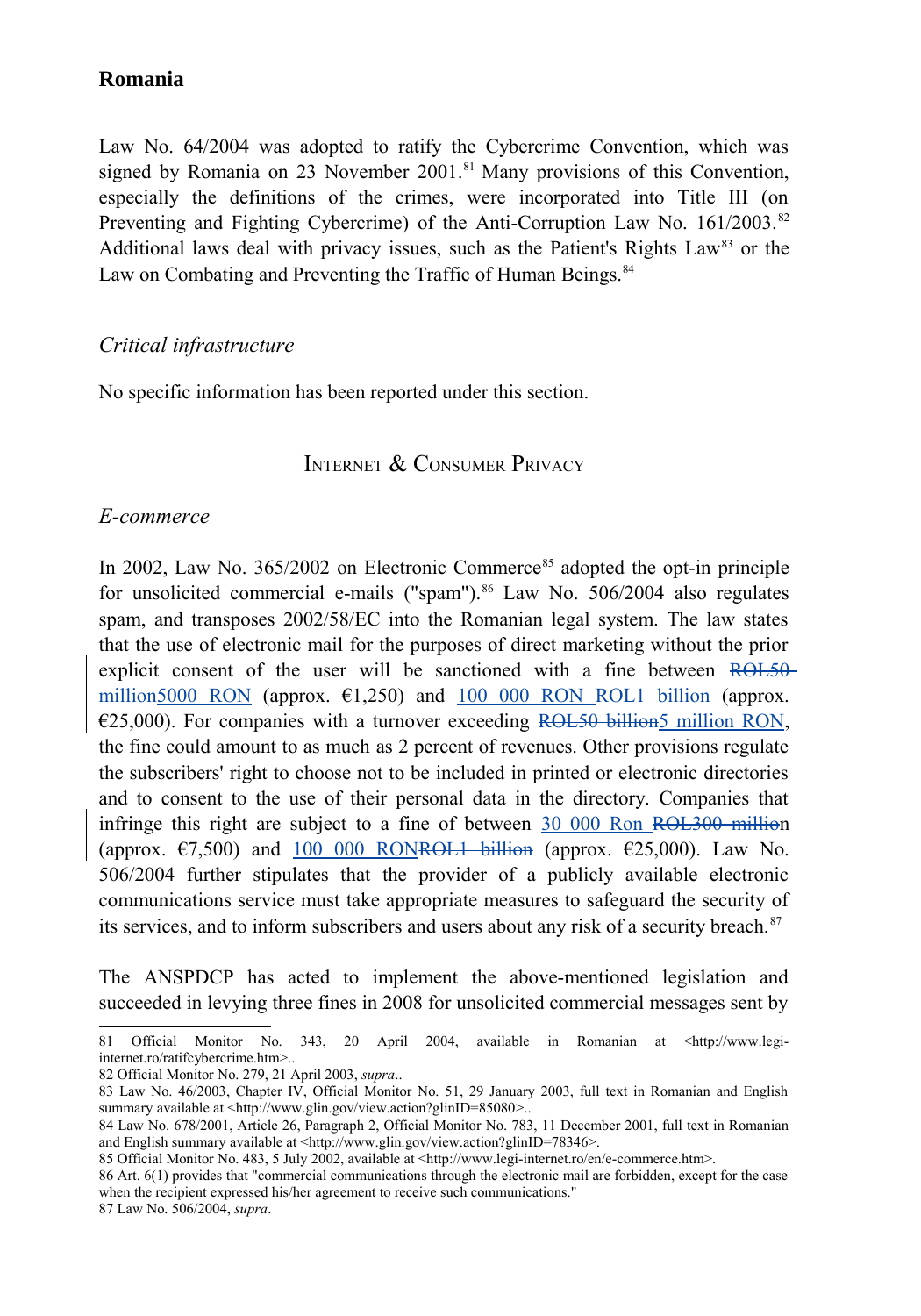SMS and e-mail and four fines in 2009 for SMS.<sup>[88](#page-16-0)</sup>

ANCOM, the communications authority, with competence in the domain until March 2009, applied fines to 13 legal personal and two natural persons for "spam" as well as two fines for private companies that refused to send the requested information regarding the transmission of unsolicited commercial messages. In 2009, the communications authority levied 14 such fines, five for spam and nine for not providing requested data. Starting in March 2009, the competence in the domain was passed on to the Ministry of Communications and Information Society (MCSI). [89](#page-16-1) Since then, no fines have been issued for this infringement.

#### *Cybersecurity*

In recent years there have been several security breaches involving Romanian Web sites that resulted in the public disclosure of personal data on the Internet. One of the most notorious related to a major online job-search company that processed the data of over 1.3 million users. Because of a software bug, the data (including users' passwords) of more than 10.000 people were publicly disclosed.<sup>[90](#page-16-2)</sup>

Law No. 451/2004 concerning time-stamping has been added to the Romanian portfolio of laws regulating electronic signatures.<sup>[91](#page-16-3)</sup> A time stamp shows when an electronic document was created or signed. The time stamp registration must be maintained for at least 10 years.

Time stamps are usually used to verify an electronic signature, the validity of the electronic signature certificate in the Internet auctions, and authenticate copyright when there is a requirement for a certain date for the copyrighted materials. The law also regulates the liability of time stamp services providers, who are responsible for losses suffered by customers as a result of their failure to comply with the provisions of the law. Providers are required to contract a liability insurance policy or obtain a warranty certificate from a financial institution. The Law entered into force on 5 December 2004<sup>[92](#page-16-4)</sup>

#### *Online behavioural marketing and search engine privacy*

<span id="page-16-0"></span><sup>88</sup> *See supra* in the text.

<span id="page-16-1"></span><sup>89</sup> *See* Bogdan Manolea, "Sanctionarea spamului: o utopie?!," ("Sanctioning Spam – an Utopia?!"), 16 September 2009, at [<http://legi-internet.ro/blogs/index.php/2009/09/16/sanctionarea-spam-utopie>](http://legi-internet.ro/blogs/index.php/2009/09/16/sanctionarea-spam-utopie).

<span id="page-16-2"></span><sup>90</sup> *See* <http;/[/www.hackersblog.org/2009/02/02/ejobsro-si-peste-1300000-de-conturi-cu-date-personale/>](http://www.hackersblog.org/2009/02/02/ejobsro-si-peste-1300000-de-conturi-cu-date-personale/) (in Romanian).

<span id="page-16-3"></span><sup>91</sup> Official Monitor No. 1021, 5 November 2004, full text in Romanian and English summary available at <http://www.glin.gov/view.action?glinID=122121>.

<span id="page-16-4"></span><sup>92</sup> *See* Pachiu and Associates, "Information Technology: Law Regarding Temporal Marks," Legal Update, November 2004, at 6, available at <http://www.pachiu.com/pdf/63.pdf>.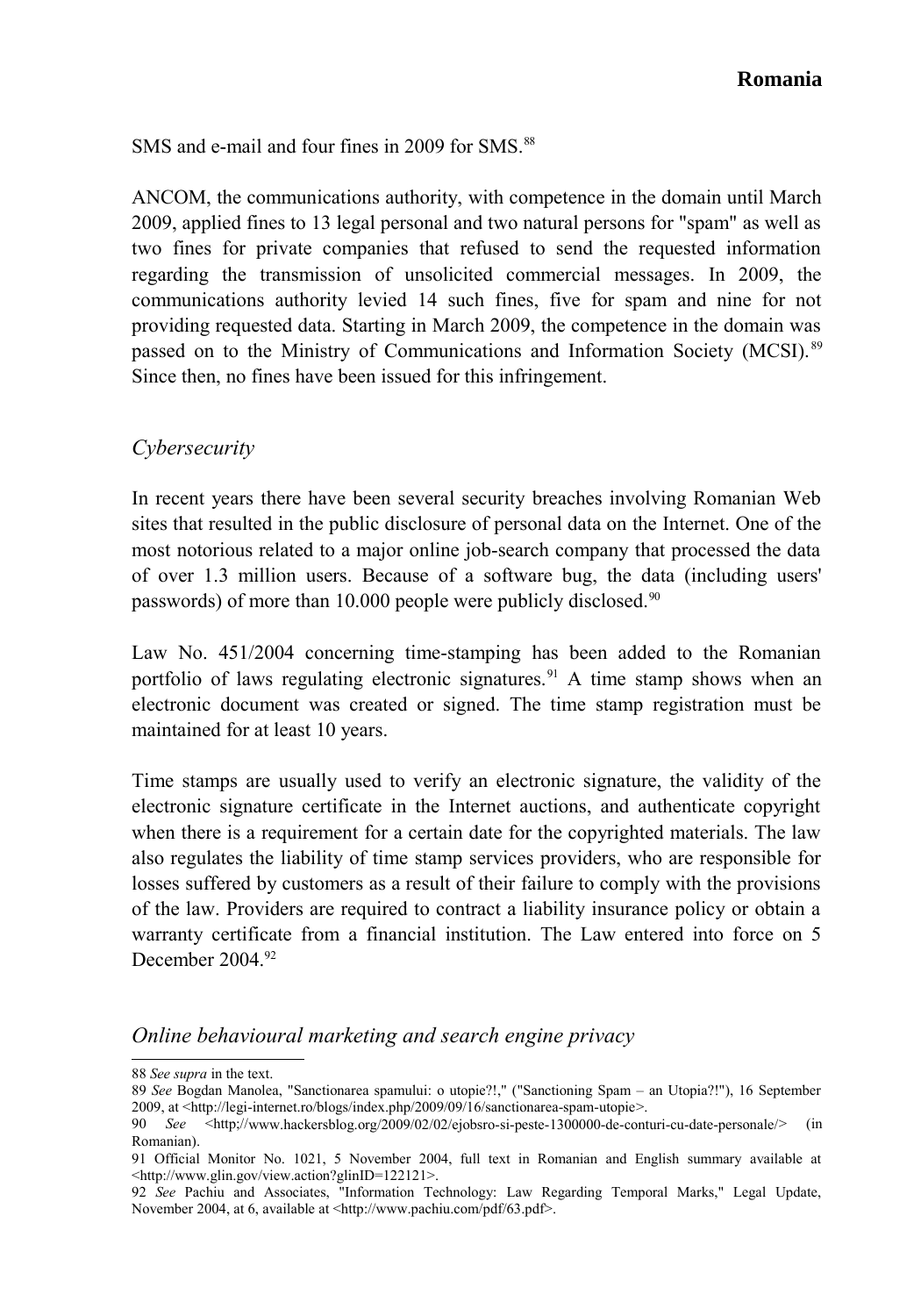No specific information has been reported under this section.

### *Online social networks and virtual communities*

No specific information has been reported under this section.

### *Online youth safety*

Only a few online safety programmes for youth are available in Romanian, most of them developed by the project *Sigur.info*[93](#page-17-0), the national contact point for youth awareness on Internet safety that was developed by "Save the Children" Romania, "Focus" Romania, and other partners. Similarly, only a few documents on this topic have been issued by electronic communications operators.

### TERRITORIAL PRIVACY

### *Video surveillance*

In Romania, the implementation and use of CCTV in public places (especially in schools with unclear privacy settings or purposes<sup>[94](#page-17-1)</sup>) is spreading fast due to the fact that Romanian legislation on the matter <sup>is</sup> quite unclear. According to Law No. 333/2003, CCTV may only be installed by authorised security companies.<sup>[95](#page-17-2)</sup> Draft secondary legislation that was published by the Romanian Data Protection Authority in order to regulate CCT has been withdrawn from their Web site with no further explanation.

### *Location privacy (GPS, mobile phones, location based services, etc.)*

The 2009 annual report of the Romanian DPA notes that during that year the Authority investigated a Romanian company offering Street View services (the report does not give the company's name). This company has been fined an unspecified amount for not blurring the personal data in the application (such as the faces of the persons) and for improper information on data protection. The Web site contested the fine in court, but lost.<sup>[96](#page-17-3)</sup>

<span id="page-17-0"></span><sup>93</sup> *See* <http://www.sigur.info>.

<span id="page-17-1"></span><sup>94</sup> *See* comments in Romanian at [<http://forum.portal.edu.ro/index.php?showtopic=63570&st=0&>](http://forum.portal.edu.ro/index.php?showtopic=63570&st=0&).

<span id="page-17-2"></span><sup>95</sup> Law No. 333/2003 regarding the security of valuables, goods, locations and protection of persons, Official Monitor No. 525, 22 August.2003.

<span id="page-17-3"></span><sup>96</sup> ANSPDCP 2009 Annual Rapport, *supra* at 27 and 41.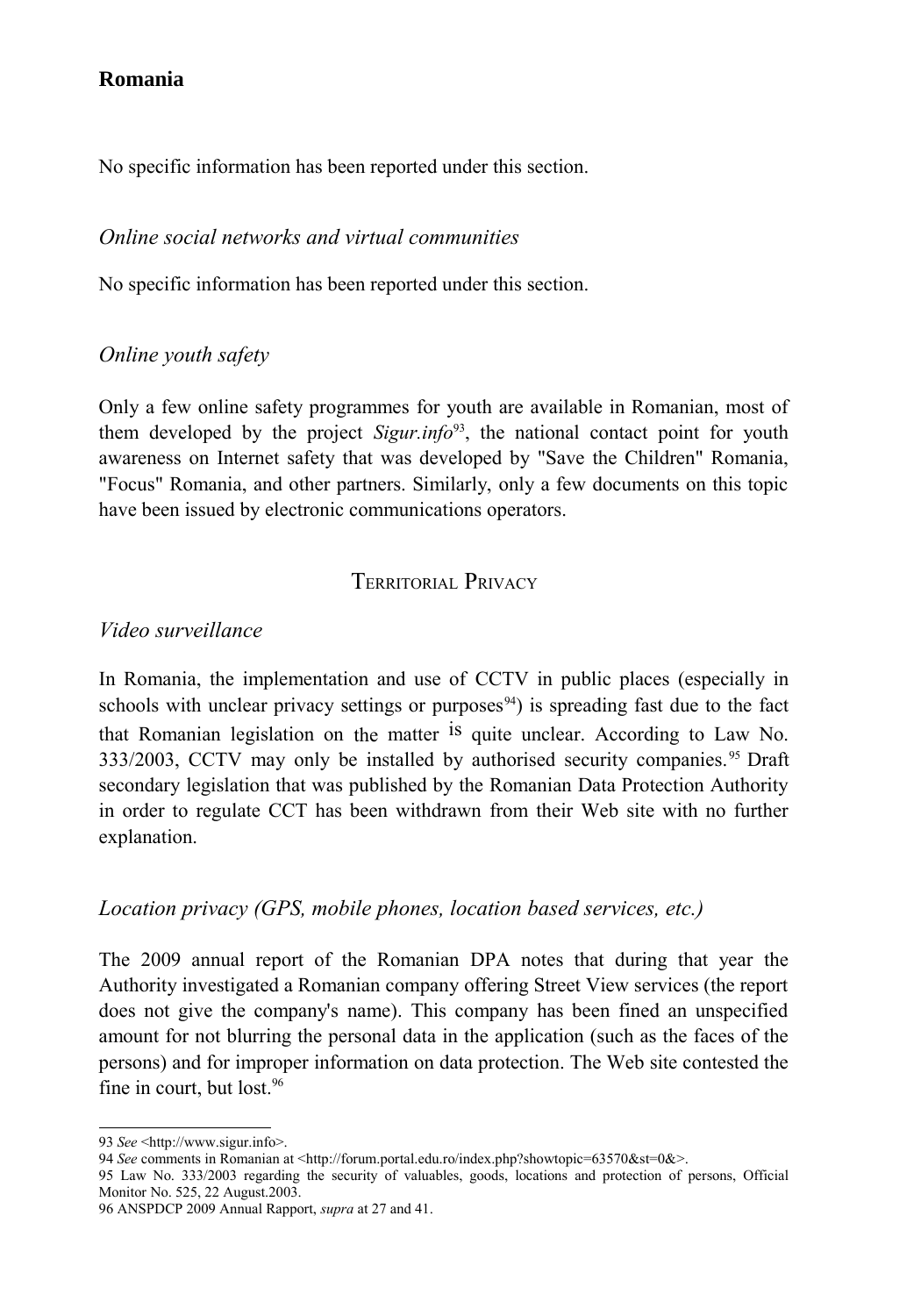### *Travel privacy (travel identification documents, biometrics, etc.) and border surveillance*

In 2006, the Council Regulation (EC) No. 2252/2004 of 13 December 2004 on standards for security features and biometrics in passports and travel documents issued by Member States, was transposed into Romanian law. The transposition law<sup>[97](#page-18-0)</sup> was never adopted until the end of 2008, when an Emergency Governmental Ordinance<sup>[98](#page-18-1)</sup> was adopted by the Government, repealing the law of 2006. Based on this ordinance, Romania started a pilot project in Ilfov county and began issuing passports with biometric data for all citizens over six years old on 1 January 2009 (the first ones were issued on 30 January). $99$ 

As revealed by an Inspection Report of the Romanian Data Protection Authority, the present implementation in the pilot project is infringing the Law on Data Protection, Thus, there are no procedures that explain how the biometric data can be gathered. The Passport Authority did not provide the ANSPDCP with any information. What is clear is that there is no special consent required, even though the data collected is sensitive. The Ilfov authorities gathered ten fingerprints and could not prove which two fingerprints were stored in the passport's chip. The General Passport Division (GPD) could not explain why it needed to keep the data for 30 days and why it had kept all the applications since the beginning of the year. GPD didn't have enough security measures implemented (username, password, access card for each user). There were no access logs. All the major problems presented above were rectified by the Authorities after an inspection by the ANSPDCP.<sup>[100](#page-18-3)</sup>

Civil society and religious groups, organised as the "Coalition Against the Police State," organised a protest and on on-line petition that got more than 15,000 signatures.<sup>[101](#page-18-4)</sup> The protesters were particularly concerned that the government made this decision in the absence of any public debate about its social, economic, and religious impact."[102](#page-18-5) On February 18, the Romanian Appeal Court rejected a legal challenge brought by NGOs, and on March 3, the Legal Commission of the Senate

<span id="page-18-0"></span><sup>97</sup> Law No. 279/2006 privind personalizarea centralizată a paşapoartelor cu date biometrice (Law No. 279/2006 on the Centralized Personalization of the Passports with Biometric Data), Official Monitor No. 596, 11 July,2006.

<span id="page-18-1"></span><sup>98</sup> Government Emergency Ordinance No. 94/2008 pentru stabilirea unor măsuri privind punerea în circulație a paşapoartelor electronice, precum şi producerea altor documente de călătorie (No. 94/2008 for Establishing some Measures regarding the Putting into Circulation of the Electronic Passports, as well as Producing other Travel Documents), Official Monitor No. 485, 30 June 2008, later modified – insignificantly –by Government Emergency Ordinance No. 87/2009, Official Monitor No. 452 1 July 2009.

<span id="page-18-2"></span><sup>99</sup> *Id.*

<span id="page-18-3"></span><sup>100</sup> ANSPDCP, Report of 14 April 2009 leaked to the Internet, available in Romanian at <[http://victor](http://victor-roncea.blogspot.com/2009/05/raport-secret-de-pe-masa-lui-geoana.html)[roncea.blogspot.com/2009/05/raport-secret-de-pe-masa-lui-geoana.html>](http://victor-roncea.blogspot.com/2009/05/raport-secret-de-pe-masa-lui-geoana.html);.

<span id="page-18-4"></span><sup>101 &</sup>quot;Romania: Protests Against Biometric Passports," EDRI-gram No. 7.3, 11 February 2009, available at <http://www.edri.org/edri-gram/number7.3/romania-biometric-passports-protests>.

<span id="page-18-5"></span><sup>102</sup> *Id.*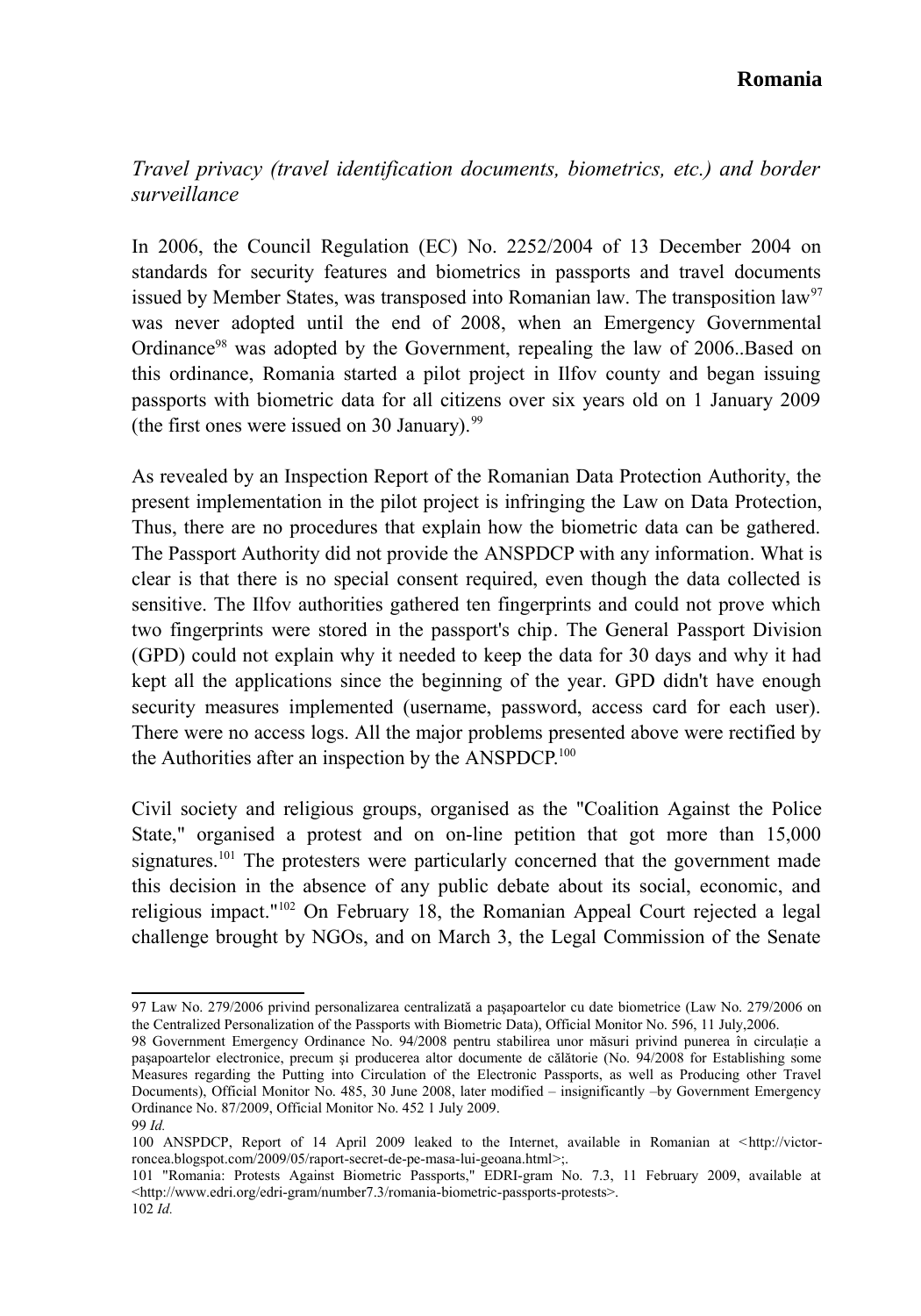issued a favourable opinion of the ordinance.<sup>[103](#page-19-0)</sup> By the middle of 2009, the Parliament approved the Emergency ordinance without any modifications.<sup>[104](#page-19-1)</sup> By the end of 2009 the system was implemented in almost all the other counties in Romania.

In recent years, the Bucharest transport authority (*Regia Autonoma de Transport Bucuresti* or RATB) has implemented a series of smart cards for travellers that include an RFID chip.[105](#page-19-2) There is relatively little information about which data are collected and how they are processed (the Web site does not even have any kind of "Privacy Policy"). Initially, the cards were only nominal with the name and Personal Numerical Code (CNP) written on it. Now there are two types of cards; one nominal (with the name and first seven digits of the CNP on them) and the other without any name. It is unclear at this point if this is a purely anonymous system. RATB has announced that from the beginning of 2010 the old paper tickets would no longer be available, but so far they have not been withdrawn.

### *National ID& smart cards*

No specific information has been reported under this section.

### *RFID tags*

No specific information has been reported under this section.

### BODILY PRIVACY

Article 5 paragraph 3 of the Law No. 76/2008,<sup>[106](#page-19-3)</sup> which concerns the judicial decision on the forced taking of biological data from a suspect who refuses to supply it voluntarily, has been challenged in the Constitutional Court. The Constitutional Court rejected the motion, considering that "the person in question, has the right to decide upon the necessity of drawing biological samples from a certain category of people, that is the suspects. [...] The current scope is entirely in agreement with the requirements imposed by Art. 8 paragraph 2 of the Convention for the protection of human rights and fundamental freedoms and by Art. 53 of the Constitution, the

<span id="page-19-2"></span>105 Official info in Romanian at <http://card.ratb.ro/>.

<span id="page-19-0"></span><sup>103</sup> *Id.*

<span id="page-19-1"></span><sup>104</sup> Law No. 249/2009 for privind aprobarea Ordonanței de urgență a Guvernului nr. 94/2008 pentru stabilirea unor măsuri privind punerea în circulație a pașapoartelor electronice, precum și producerea altor documente de călătorie (Law No. 249/2009 for Approving Government Emergency Ordinance 94/2008 for Establishing some Measures Regarding the Putting into Circulation of the Electronic Passports, as well as Producing other Travel Documents – *see supra*), Official Monitor No. 462,3 July 2009.

<span id="page-19-3"></span><sup>106</sup> Law No. 76/2008, regarding the National System of Genetic Data, *supra*.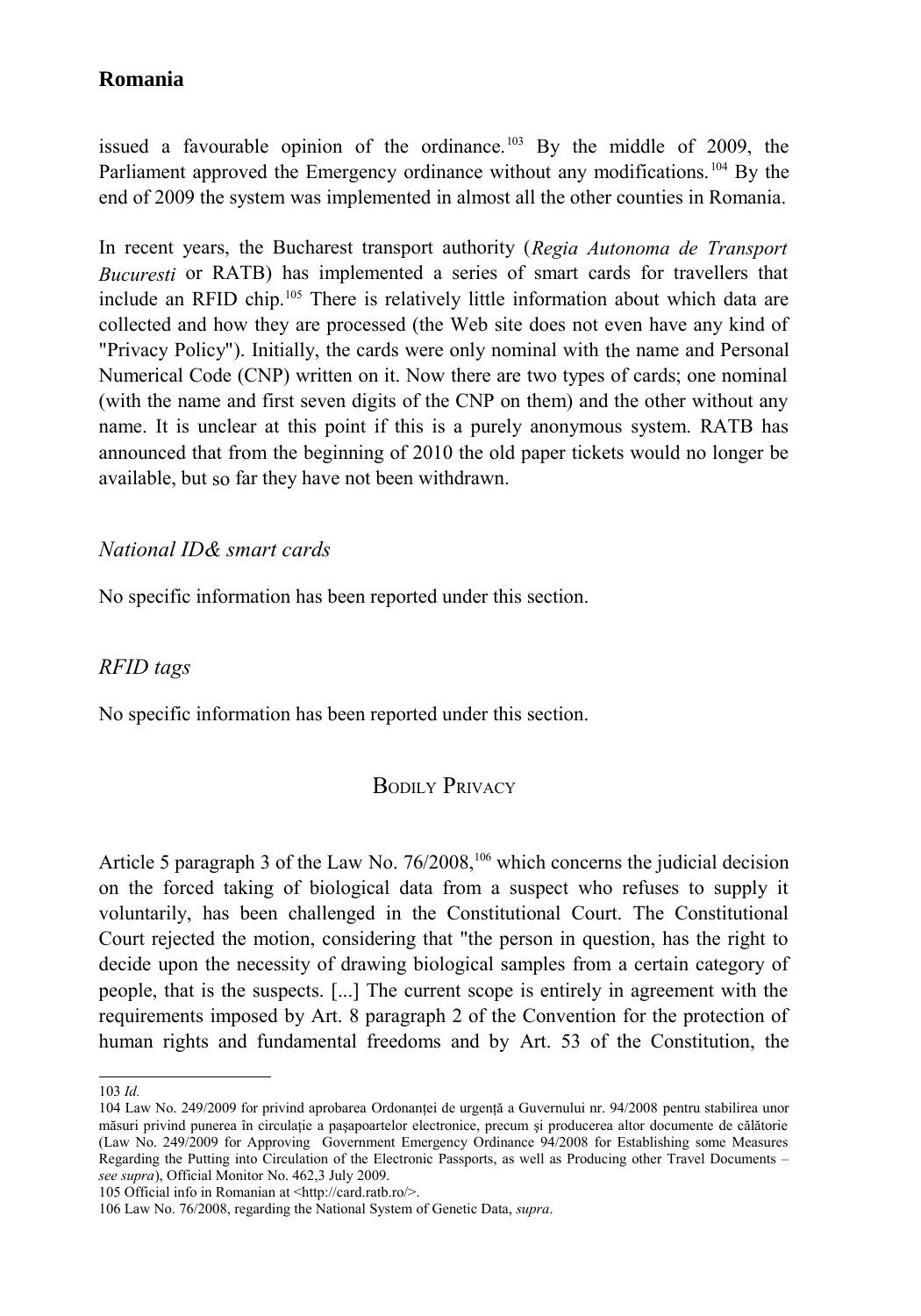involvement of the authority in the intimate and private life being justified".<sup>[107](#page-20-0)</sup>

#### WORKPLACE PRIVACY

No specific information has been reported under this section.

HEALTH & GENETIC PRIVACY

*Medical records*

No specific information has been reported under this section.

*Genetic identification*

No specific information has been reported under this section.

#### FINANCIAL PRIVACY

No specific information has been reported under this section.

### E-GOVERNMENT& PRIVACY

The e-government portal was launched in September 2003.<sup>[108](#page-20-1)</sup> Users can register for interactive and transactional services. Links to all central and local government departments are also included. There are nine fully online interactive services and 687 administrative forms that can be downloaded, filled in, signed, and electronically submitted to the appropriate authority. Moreover, a Unique Form Service system gathers together nine e-services for businesses. The number of available services and forms is continuously being extended. The e-services are designed for large contributors and provide unified access for e-sovernment services.<sup>[109](#page-20-2)</sup>

In order for the portal front-office to be a single point of access to e-government services, the National Electronic System (NES) has been developed in parallel to

<span id="page-20-0"></span><sup>107</sup> Decision 485, 2 April 2009 to Reject the Exception of Unconstitutionality of Art. 5 Paragraph 3 of the Law 76/2008, Official Monitor No 289, 4 May 2009, available in Romanian at <http://www.ccr.ro/cauta/DocumentOpen.aspx?Guid=0accee7c-c031-4c64-aa4d-

<span id="page-20-1"></span><sup>3050235</sup>f8cde&type=D&action=open> 108 *See* <http://www.e-guvernare.ro/>.

<span id="page-20-2"></span><sup>109</sup> ePractice, eGovernment Factsheet – Romania – nationa Infrastructure (June 2010), available at <http://www.epractice.eu/en/document/288409>.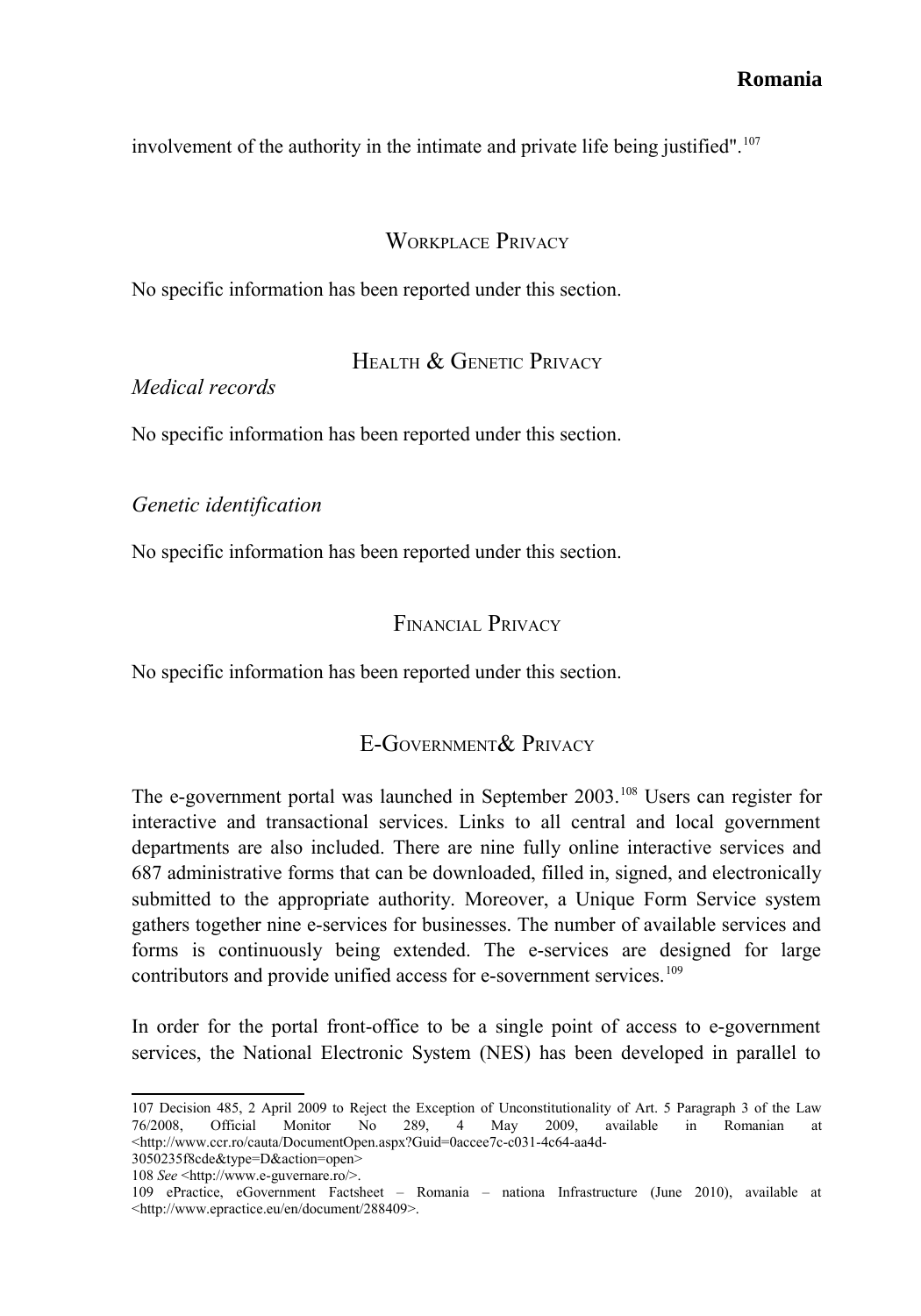serve as the portal's infrastructure. NES routes requests to a back-end system using XML-based Web services. All Romanian institutions are legally required to provide access to their online services through the portal and NES. NES works as a data interchange hub that ensures interoperability with back-end systems across government. A citizen or business has access to the portal, signs on, and fills in and submits a form directed through the NES to the relevant government agency. Moreover, the NES provides a central authentication service allowing users to access all services using a digital certificate.<sup>[110](#page-21-0)</sup>

#### OPEN GOVERNMENT

The Law regarding Free Access to Information of Public Interest was approved in October  $2001$ .<sup>[111](#page-21-1)</sup> The law allows any person to ask for information from public authorities and state companies. The authorities must respond in a maximum of 30 days. There are exemptions for national security, public safety and order, deliberations of authorities, and personal data. Those whose requests have been denied can appeal to the agency concerned or to a court. The Law was amended twice in 2006. The amendments bring "any authority or public institution which uses or manages public financial resources, any state company (*régie autonome*), and any national company, as well as any commercial society under the authority of a central or local public authority and of which the Romanian state or a territorialadministrative unit is a single or major shareholder" within the scope of the Law, and also makes procurement contracts publicly accessible.<sup>[112](#page-21-2)</sup>

The 1999 Law on the Access to the Personal File and the Disclosure of the *Securitate* as a Political Police[113](#page-21-3) allowed Romanian citizens to access their *Securitate* (secret police) files. It also allowed public access to the files of those aspiring to public office. The law set up the National Council for the Search of Security Archives (CNSAS)[114](#page-21-4) to administer the *Securitate* archives. The law was amended in 2005 and 2006,[115](#page-21-5) and was declared unconstitutional by the Romanian Constitutional Court in 2008.[116](#page-21-6) The CNSAS continues its activities, however, under Governmental Emergency Ordinance No.  $24/2008$ ,<sup>[117](#page-21-7)</sup> which was passed less than two months after

<span id="page-21-0"></span><sup>110</sup> *Id.*

<span id="page-21-1"></span><sup>111</sup> Law No. 544/2001.

<span id="page-21-2"></span><sup>112</sup> Law No. 371/2006, Official Monitor No. 837, 11 October 2006; Law No. 380/2006, Official Monitor No. 846, 13 October 2008. Law No. 371/2006, full text in Romanian and English summary available at [<http://www.glin.gov/view.action?glinID=185933>](http://www.glin.gov/view.action?glinID=185933). *See also* Law No. 80/2006, full text in Romanian and English summary available at [<http://www.glin.gov/view.action?glinID=185987>](http://www.glin.gov/view.action?glinID=185987)...

<span id="page-21-3"></span><sup>113</sup> Law No. 187/1999, Official Monitor No. 603, 9 December 1999, full text in Romanian and English summary available at <http://www.glin.gov/view.action?glinID=69500>.

<span id="page-21-4"></span><sup>114</sup> *See* <http://www.cnsas.ro/>.

<span id="page-21-5"></span><sup>115</sup> Governmental Emergency Ordinance No. 149/2005, Official Monitor No. 1008, 14 November 2005; Governmental Emergency Ordinance No. 16/2006, Official Monitor No. 182, 27 February 2006.

<span id="page-21-6"></span><sup>116</sup> Decision No. 51/2008.

<span id="page-21-7"></span><sup>117</sup> Official Monitor No. 182, 10 March 2008.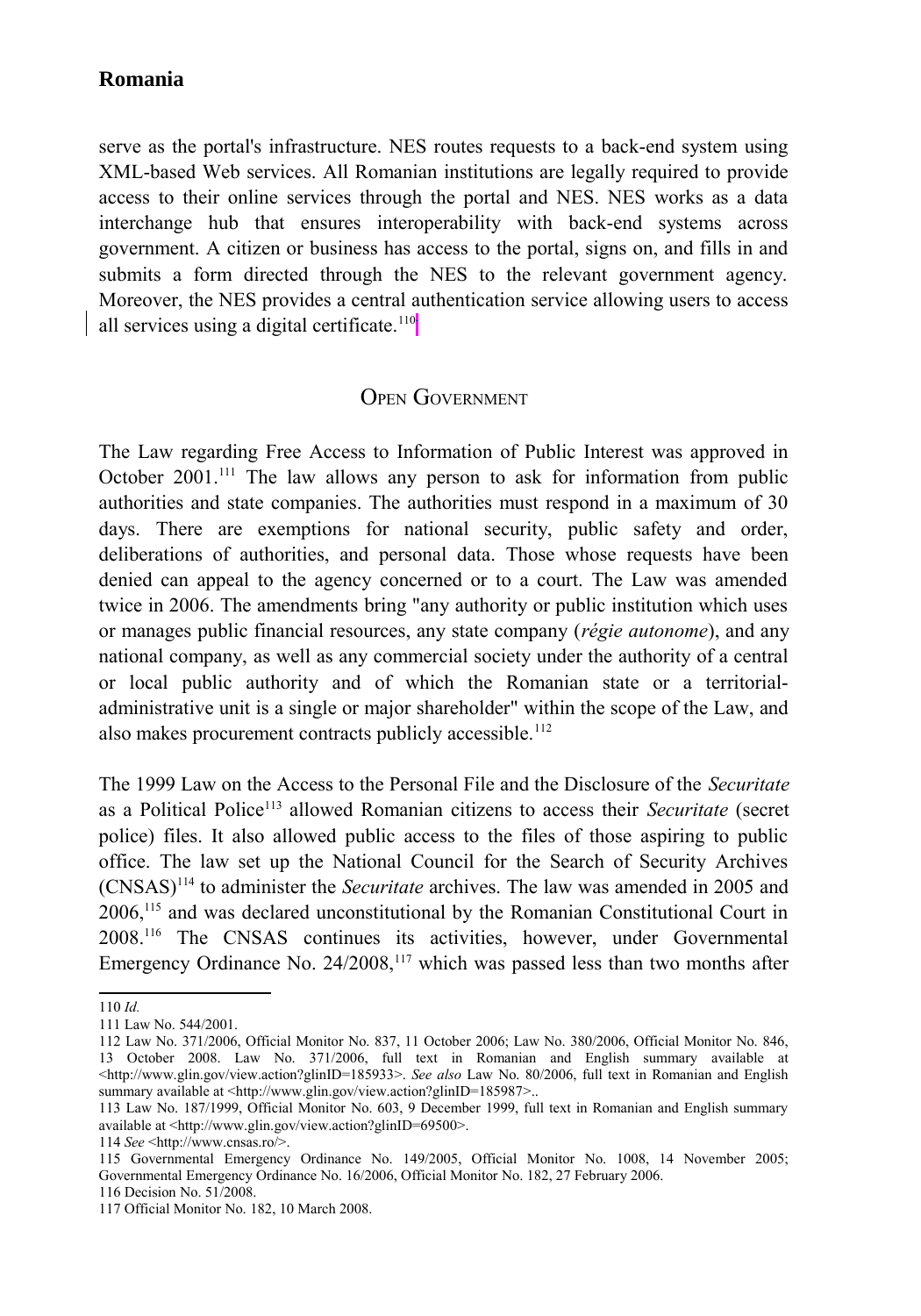the Romanian Constitutional Court's decision.<sup>[118](#page-22-0)</sup>

The Law on Protecting Classified Information was enacted in April 2002 at the behest of the North Atlantic Treaty Organisation.<sup>[119](#page-22-1)</sup> Its drafters used an expansive view of classification that will limit access to records under the access to information law. The law was strongly criticised by the Opposition and by civil society.<sup>[120](#page-22-2)</sup>

In 2008, the Bucharest Court of Appeal partially annulled an order by the Prime Minister<sup>[121](#page-22-3)</sup> that classified the minutes of all government meetings as state secrets.<sup>[122](#page-22-4)</sup> The court ruled that this decision violated Law No. 182/2002 (protection of classified information) and Law No. 544/2001 (free access to public information), and that only passages that implicate national security matters could be withheld.<sup>[123](#page-22-5)</sup>

Specific work done by NGOs – especially the Institute for Public Policies  $(IPP)^{124}$  $(IPP)^{124}$  $(IPP)^{124}$ and Activewatch<sup>[125](#page-22-7)</sup> – note that real access to public information is a major problem in Romania: "The legislation in force is not consistently, efficiently, and unitarily put into practice. The reflex attitude of clerks is to treat as secret the information that refers to the administration of the public money and assets. The restricting methods include delaying or ignoring requests or exaggerated costs. On the other hand, citizens, journalists, and non-governmental organisations do not know their legal rights, or the ones who know them do not exercise them because of the constant discouragement by the public clerks."

The IPP's reports of 2009 also show that "only 40 percent of Romania's citizens have heard of the existence of the law on the free access to public interest information" and only 20 percent have ever used the provisions of this law.

The IPP shows that the town halls "do not have the information organised so as to promptly make it public". Furthermore, the information that should be published online is not to be found on the Internet sites and "it is still extremely difficult and costly to get the public data on the local services". Some town halls simply ignore requests and even court cases and court decisions: "neither the law, nor the respect

<span id="page-22-0"></span><sup>118</sup> *See* <http://www.cnsas.ro/>.

<span id="page-22-1"></span><sup>119</sup> Law No. 182/2002, Official Monitor No. 248, 12 April 2002, full text in Romanian and English summary available at <http://www.glin.gov/view.action?glinID=81973> .

<span id="page-22-2"></span><sup>120</sup> *See* The Association for the Defence of Human Rights in Romania – The Helsinki Committee (APADOR-CH). The Limits to Information in Romanian Legislation, *supra*.

<span id="page-22-3"></span><sup>121</sup> Decision No. 261/2007.

<span id="page-22-4"></span><sup>122</sup> APADOR-CH, Press Release Regarding Declassification of Government Meeting Minutes, 18 November 2008, *supra*.

<span id="page-22-5"></span><sup>123</sup> *Id.*

<span id="page-22-6"></span><sup>124</sup> *See* IPP reports – "A performing public administration means quality services for the citizens", IPP, Iuly 2009;

 <sup>&</sup>quot;Public interest information, a right not a favour" IPP, Octomber 2009; "Transparency of the public acquisition process in the local administration in Romania: challenges, obstacles, learnt lessons", IPP, Aprilie 2009., all available at <http:/[/www.ipp.ro>](http://www.ipp.ro/).

<span id="page-22-7"></span><sup>125</sup> *See* Activewatch, Libertatea Presei în România 2009, *supra*.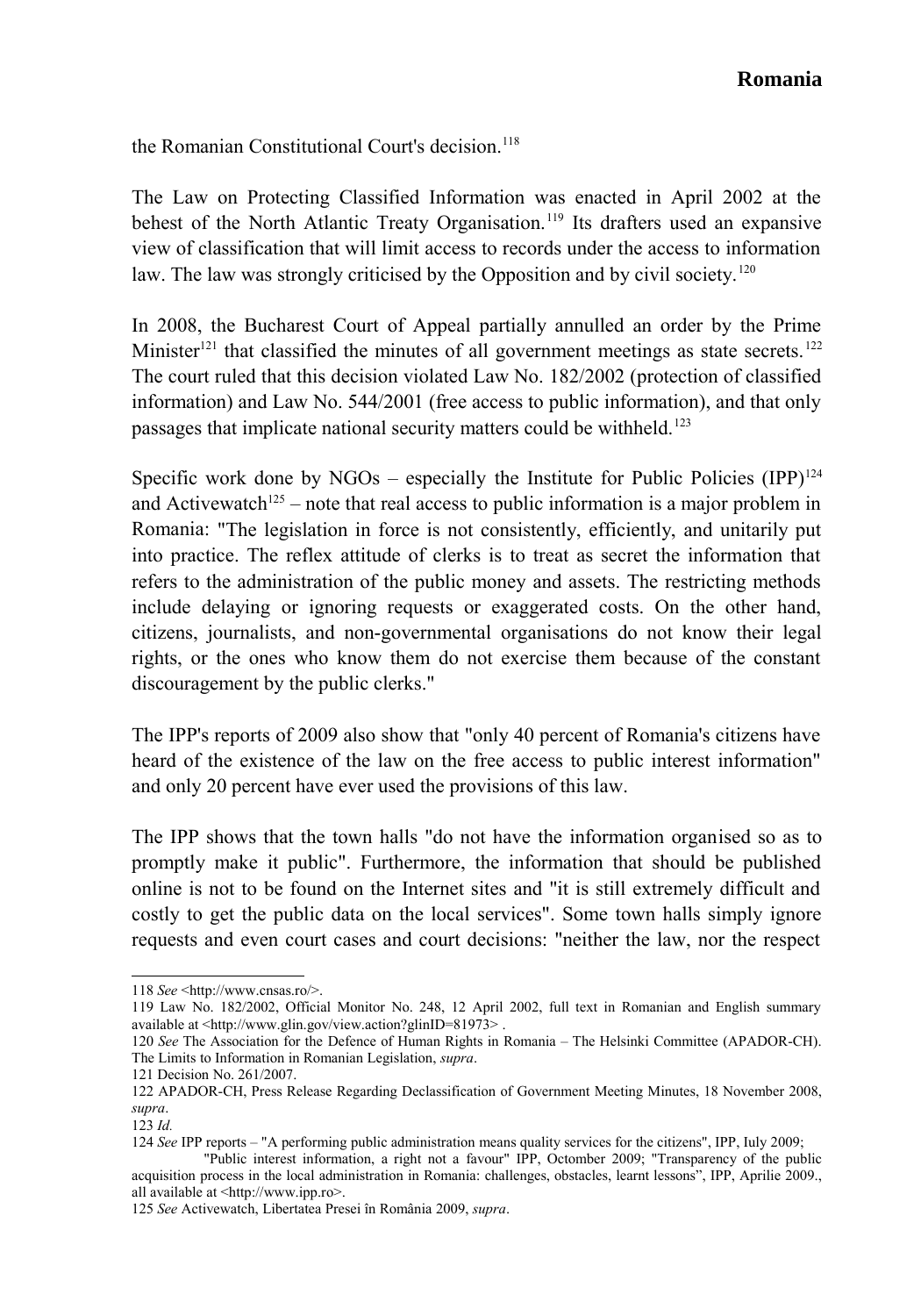for the citizen seem to matter for certain town halls, as is the case of the one for district five of Bucureşti".

A general tendency is the decrease of court cases introduced in response to the refusal of providing access to information but, at the same time, the number of cases for the non-observance of answering terms and incomplete answers has increased.

## OTHER RECENT FACTUAL DEVELOPMENTS (WITH AN IMPACT ON PRIVACY)

A series of media scandals made the front pages of newspapers in 2009 and 2010 that had as "informatic support" recordings or transcripts of private conversations (faceto-face or phone conversations).

On 10 November 2009, the daily *Curentul* published the transcript (and posted the recording on its Web site) of a conversation between two reputed journalists, Sorin Rosca-Stanescu and Bogdan Chireac, on the one hand, and the head of the National Agency for Integrity, Catalin Macovei, on the other. In the conversation, the two journalists exerted pressure on Mr. Macovei to give them access to information regarding highly-placed politicians (such as, for example, bank accounts numbers).<sup>[126](#page-23-0)</sup>

On 10 December 2009, Senator Catalin Voicu (Social-Democrat) was invited for questioning by the Anti-Coruption National Department (*Directia Nationala Anti-Coruptie* or DNA). He was later arrested and investigated for corruption and trafficking in influence. The main accusations were based on phone calls between him and various other individuals. The transcripts of the incriminating conversations were leaked to the media and widely published/broadcast.<sup>[127](#page-23-1)</sup>

On 3 March 2010, Antonie Solomon, the mayor of Craiova (south-eastern Romanian, a city of 200,000 inhabitants) was arrested for alleged bribery based on several discussions between him and the owner of a football club that were intercepted while the latter was under surveillance for corruption.<sup>[128](#page-23-2)</sup>

On 21 June of the same year, the TV owner and journalist Dan Diaconescu was

<span id="page-23-0"></span><sup>126</sup> Dana Iliescu, "Roşca Stănescu şi Bogdan Chirieac - şantaj la şeful ANI" ("Sorin Rosca Stanescu and Bogdan Chireac – Blackmailing the NAI Head",), in Curentul, 10 November 2009, available at  $\lt$ http://www.curentul.ro/2009/index.php/2009111036663/Actualitate/Rosca-Stanescu-si-Bogdan-Chirieac-santaj-la[seful-ANI.html>](http://www.curentul.ro/2009/index.php/2009111036663/Actualitate/Rosca-Stanescu-si-Bogdan-Chirieac-santaj-la-seful-ANI.html).

<span id="page-23-2"></span><span id="page-23-1"></span><sup>127</sup> Attila Biro, "Reteaua, metodele si clientii lui Catalin Voicu. Ce discuta oamenii de afaceri cu politicienii si judecatorii cand vor sa ingroape dosare" ("The Network, the Methods and the Clients of Catalin Voicu. What the Businessmen talk with Politicians and Judges when They Want to Burry a File"),, Hotnews, 18 March 2010 available at <http://www.hotnews.ro/stiri-esential-7046536-reteaua-metodele-clientii-lui-catalin-voicu-discuta-oamenii-aface>, 128 Valentine Tudor, "Solomon, încătuşat" ("Solomon Hand-cuffed"), Gazeta de Sud, 3 March 2010, available at [<http://www.gds.ro/Actualitate/2010-03-03/Solomon,+incatusat&hl=solomon%20incatusat&tip=toate>](http://www.gds.ro/Actualitate/2010-03-03/Solomon,+incatusat&hl=solomon%20incatusat&tip=toate).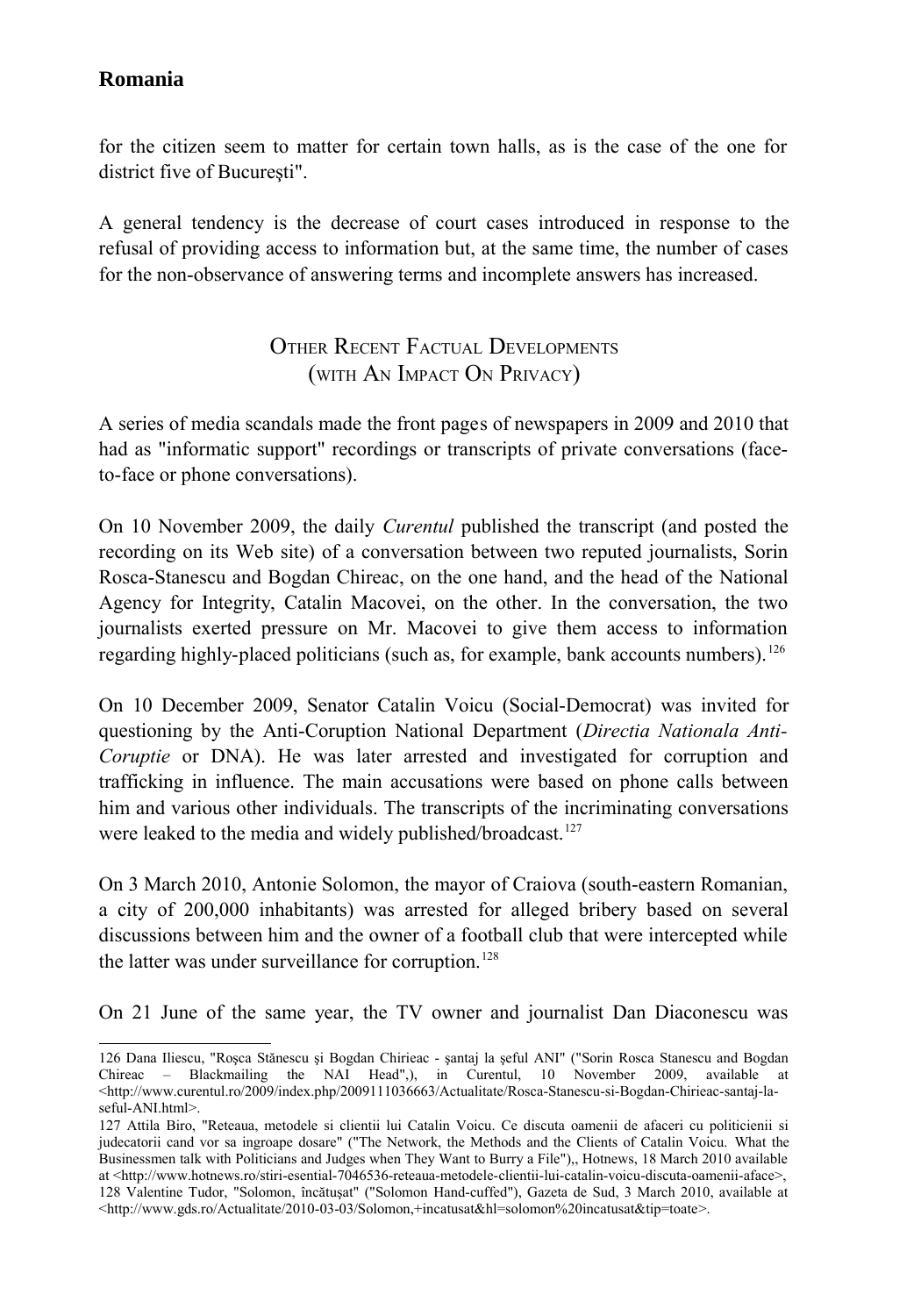invited to DNA for questioning. He was later detained and arrested for 29 days under accusations of blackmail and threats against a local mayor. The accusations against him were also based on taped conversations between one of his employees and the mayor.<sup>[129](#page-24-0)</sup> Diaconescu appealed and is currently being investigated at liberty. His employee is still in preventive arrest $\left(\frac{\partial}{\partial x}\right)$ .

# *III. NON-GOVERNMENTAL ORGANISATIONS' ADVOCACY WORK ON PRIVACY*

There have been limited campaigns by the private sector or civil society in the field of data protection. Most of the human rights associations have dealt with cases infringing privacy, but none has insisted on a special campaign in this domain.<sup>[130](#page-24-1)</sup>

The beginning of 2009 was more active. The new data retention law in place and the launch of the biometric passport, inflamed a part of public opinion that was very actively and aggressively against the new provisions, especially biometric passports. Mainly, the opposition is due to their religious beliefs; they incorporated themselves into civil organisations that were dealing also with these aspects of privacy.[131](#page-24-2)

# *IV. INTERNATIONAL OBLIGATIONS & INTERNATIONAL COOPERATION*

Romania has signed and ratified the 1966 UN International Covenant on Civil and Political Rights (ICCPR) and acceded to its First Optional Protocol, which establishes an individual complaint mechanism.<sup>[132](#page-24-3)</sup>

Romania is a member of the Council of Europe and signed and ratified the Convention for the Protection of Human Rights and Fundamental Freedoms. [133](#page-24-4) In 2001, Law No. 682/2001 was enacted to ratify the Council of Europe (CoE) Convention for the Protection of Individuals with Regard to Automatic Processing of

<span id="page-24-0"></span><sup>129</sup> R.M., "Cum motiveaza judecatorii decizia arestarii lui Dan Diaconescu: Lasarea realizatorului TV in libertate reprezinta un pericol public. Primarul a fost haituit sistematic de inculpate" ("How the judges motivate their decision to arrest Dan Diaconescu: He is a public menace. The accused repeatedly harassed the mayor"), Hotnews, 24 June 2010, available at [<http://www.hotnews.ro/stiri-esential-7474196-update-cum-motiveaza-judecatorii-decizia](http://www.hotnews.ro/stiri-esential-7474196-update-cum-motiveaza-judecatorii-decizia-arestarii-lui-dan-diaconescu-lasarea-realizatorului-libertate-reprezinta-pericol-public-primarul-fost-haituit-sistematic-inculpati.htm)[arestarii-lui-dan-diaconescu-lasarea-realizatorului-libertate-reprezinta-pericol-public-primarul-fost-haituit-sistematic](http://www.hotnews.ro/stiri-esential-7474196-update-cum-motiveaza-judecatorii-decizia-arestarii-lui-dan-diaconescu-lasarea-realizatorului-libertate-reprezinta-pericol-public-primarul-fost-haituit-sistematic-inculpati.htm)[inculpati.htm>](http://www.hotnews.ro/stiri-esential-7474196-update-cum-motiveaza-judecatorii-decizia-arestarii-lui-dan-diaconescu-lasarea-realizatorului-libertate-reprezinta-pericol-public-primarul-fost-haituit-sistematic-inculpati.htm).

<span id="page-24-1"></span><sup>130</sup> Bogdan Manolea, Romania National Report, *supra*.

<span id="page-24-2"></span><sup>131 &</sup>quot;Romania: Protests Against Biometric Passports," *supra*.

<span id="page-24-3"></span><sup>132</sup> Romania signed the ICCPR on 27 June 1978 and ratified it on 9 December 1974; Romania acceded to the First Optional Protocol to ICCPR on 20 July 1993. The texts of the Covenant and of its First Optional Protocol are available at <http://www2.ohchr.org/english/law/index.htm>.

<span id="page-24-4"></span><sup>133</sup> *See* <http://conventions.coe.int/Treaty/Commun/ChercheSig.asp? NT=005&CM=8&DF=23/09/2010&CL=ENG>.